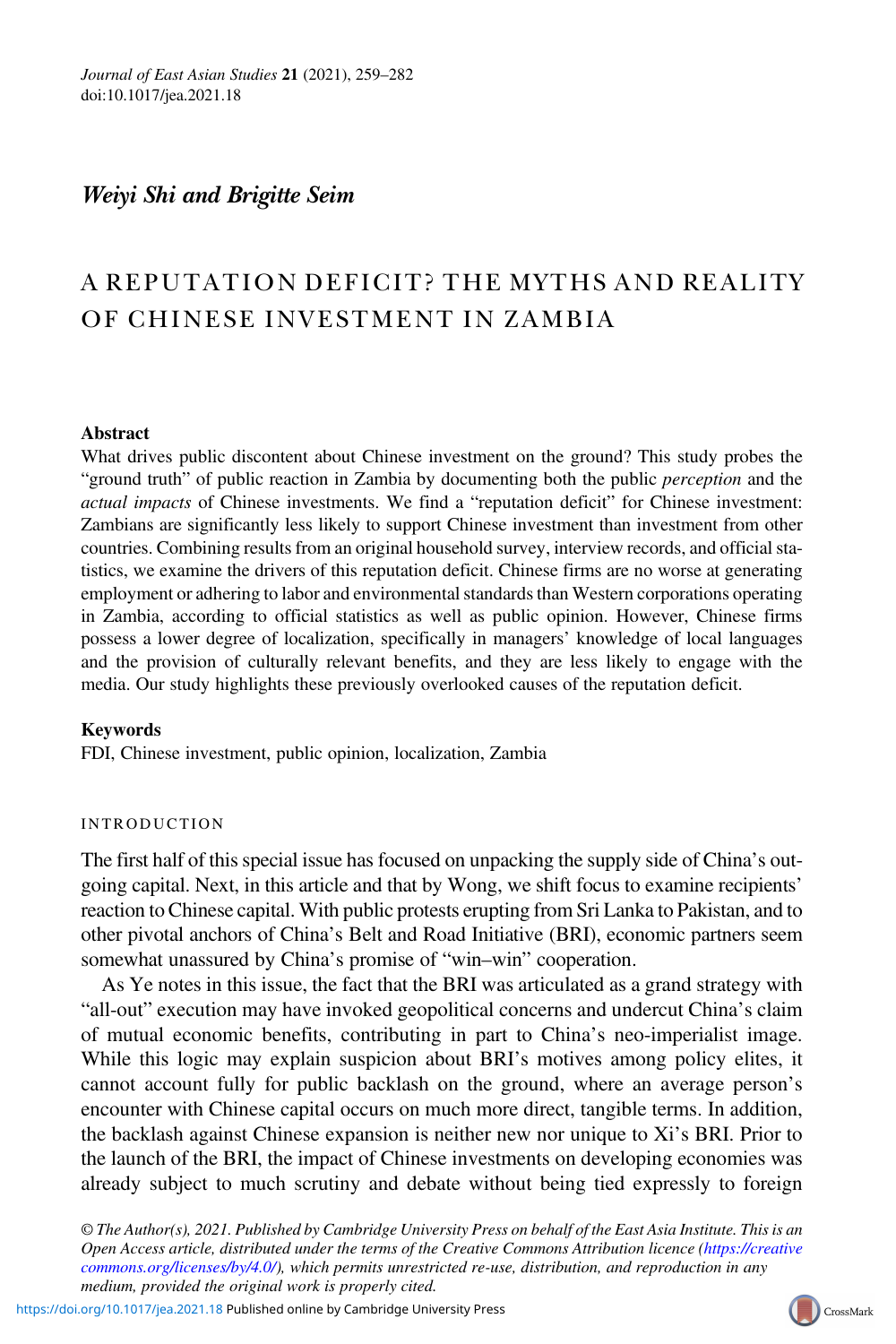policy objectives (African Development Bank [2012](#page-20-0); Bader [2015](#page-21-0)).<sup>[1](#page-19-0)</sup> Politicians were already winning elections by leveraging public opposition against Chinese investments.

What drives this public discontent on the ground? In this article, we examine the "reputation deficit" faced by Chinese firms in Zambia. To do so, we document both the public perception and the actual impacts of Chinese investments, and assess the extent to which these align. We measure both perception and reality comparatively, benchmarking the reputation and actual performance of Chinese investors to those of non-Chinese multinational corporations operating in Zambia. Benchmarking is helpful in that, when Chinese investors are scrutinized for their effect on the host country, the scrutiny is often made explicitly or implicitly—in comparison with "traditional" multinational corporations (e.g. see Baah and Jauch [2009\)](#page-21-0). For this reason, Zambia makes a particularly attractive case for our analysis. Zambia is home to investors from diverse nationalities in the same sector: mining.[2](#page-19-0) This heterogeneity in investor origin within one sector allows us to compare Chinese investors to investors from other countries on measures such as employment generation, corporate social responsibility, and reaction to market uncertainty, while holding sector-specific factors constant.

To evaluate public perceptions, we employ an original survey conducted among 800 households in Zambia's Lukasa and Copperbelt provinces. To assess actual impacts and on-the-ground practices of Chinese investment, we rely on reports of corporate practices by formal sector workers, who comprise a substantial portion of the respondents in our household survey, as well as interview records and official statistics obtained from Zambian authorities. Juxtaposing perception and reality is an important element of our research design, while prior studies have tended to focus on one or the other.

This juxtaposition confirms a "reputation deficit" for Chinese investments in Zambia, which manifests in two layers: First, there is a reputation gap between Chinese and other foreign investors. That is, the Zambian public is overall less favorable toward investment from China than toward foreign investment in general and that from other countries. However, the source of this reputation deficit does not seem to point to Chinese investors' performance shortfall in terms of employment generation or development outcomes. Compared with their Western counterparts, Chinese investors generate local employment at a rate on par with other foreign investors, according to both perception and reality. In the mining sector specifically, Chinese firms exhibit no worse labor or environmental standards compared with their Western counterparts. This mismatch constitutes the second layer of the reputation deficit: Chinese investors make substantive contributions to local development comparable with those of their Western counterparts, yet they have a poorer reputation.

Our household survey among Zambians reveals that the primary driver of the reputation deficit is a lack of localization among Chinese firms, which we define as adaptation to the language, culture, and context of Zambia. Specifically, our household survey indicates that managers at Chinese firms are less likely to speak a Zambian language than managers at other foreign firms, and they are also less likely to provide benefits (particularly leave) that aligns with Zambian culture. The reputation deficit is particularly severe among Zambians who perceive Chinese managers as difficult to communicate with and, relatedly, those who perceive Chinese firms as less likely to employ Zambian managers. Thus, specific, on-the-ground corporate practices, and a lack of localization in particular, have likely contributed to China's reputation deficit in Zambia. Interviews and official statistics also corroborate these findings.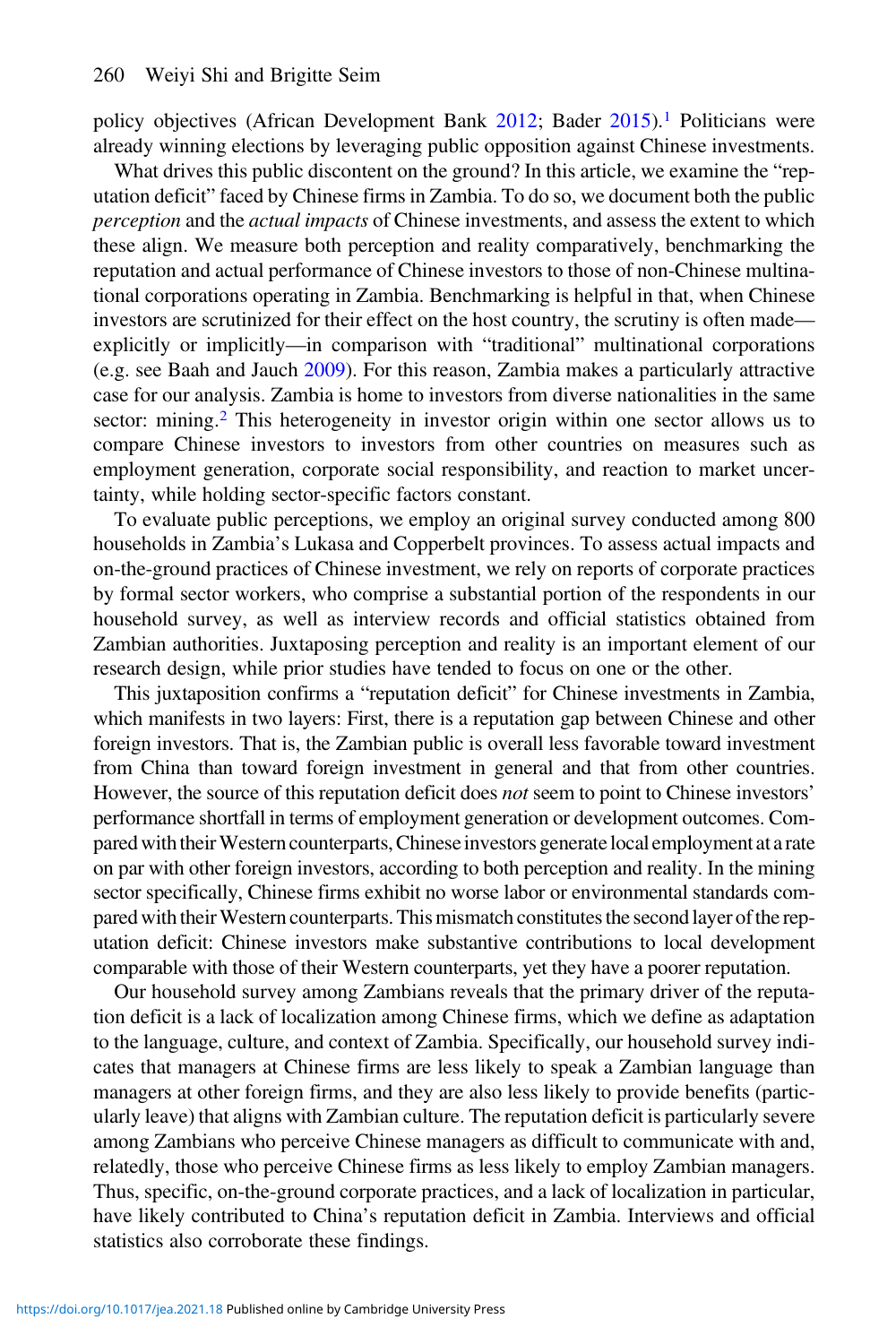Our study speaks to several threads of the burgeoning literature on the impact of China's growing economic presence in developing countries. First, we document the empirical link between public perceptions of Chinese investment and factual indicators of the impact of Chinese investment. In addition to assessing gaps in the perceived developmental impacts of Chinese compared with other foreign investors, we examine to what extent these perceived gaps stem from actual differences in investor practices. That Chinese investment suffers from a lack of public support is not news. Few studies, however, have been able to assess this negative reception empirically and analyze its causes. Our study takes a first step towards filling this gap via empirical research in a country with significant Chinese foreign investment.

Second, we contribute to the nascent repertoire of empirical data on public opinion about China's economic presence in developing economies. Systematic collection of such data has been rare.<sup>[3](#page-19-0)</sup> Existing public opinion surveys tend to focus on the population's general attitude toward China and not Chinese investment more specifically.<sup>[4](#page-19-0)</sup> Disaggregating Chinese foreign direct investment (FDI) to examine perceptions of specific economic and social impacts is even more rare. This study is one of the first to use an original household survey in a developing country to capture the public's perception of specific dimensions of China's investment in that country.

Finally, in conversation with the rest of this special issue, our study highlights a previously underexplored mechanism—localization (or the lack thereof)—through which public backlash can build against Chinese investment, and which, in itself, has little to do with whether Chinese investment is state-led. In this issue, Ye posits that a statedirected model invites suspicion about both the geopolitical motives of the investment and about whether such investment, carried out in substantial parts by state-owned enterprises (SOEs) ultimately serving China's policy agenda, can generate developmental benefits for local communities. By comparing firms' performances in Zambia during the global financial crisis, we find that China's investment model actually provides a more stable source of capital and employment for recipients in the midst of a global crisis thanks to the Chinese government's financial backstopping. This is a direct benefit of China's state-driven model, not a liability. However, in the absence of adequate localization, developmental benefits alone are not enough to overcome the reputation deficit faced by Chinese investors on the ground.

The rest of the article is organized as follows. First, we briefly review the existing literature on the impact of Chinese investment on developing economies and hypothesize the possible causes for the reputation deficit. Next, we present the landscape of public attitudes toward foreign direct investment in Zambia, highlighting both the high level of overall support for China's economic engagement in Zambia and the presence of a reputation deficit: support for China's FDI lags behind support for FDI generally and FDI from other countries. Following that, we use factual data and interview evidence to identify any performance gap between Chinese firms and other multinational firms along three dimensions: (1) firms' sectoral focus and employment generation; (2) how well Chinese and other foreign firms sustained employment during the global financial crisis; and (3) the labor conditions and environmental practices at Chinese and foreign firms. When we find no evidence of a performance gap along these dimensions, we turn to an analysis of localization to explain the reputation deficit, and find evidence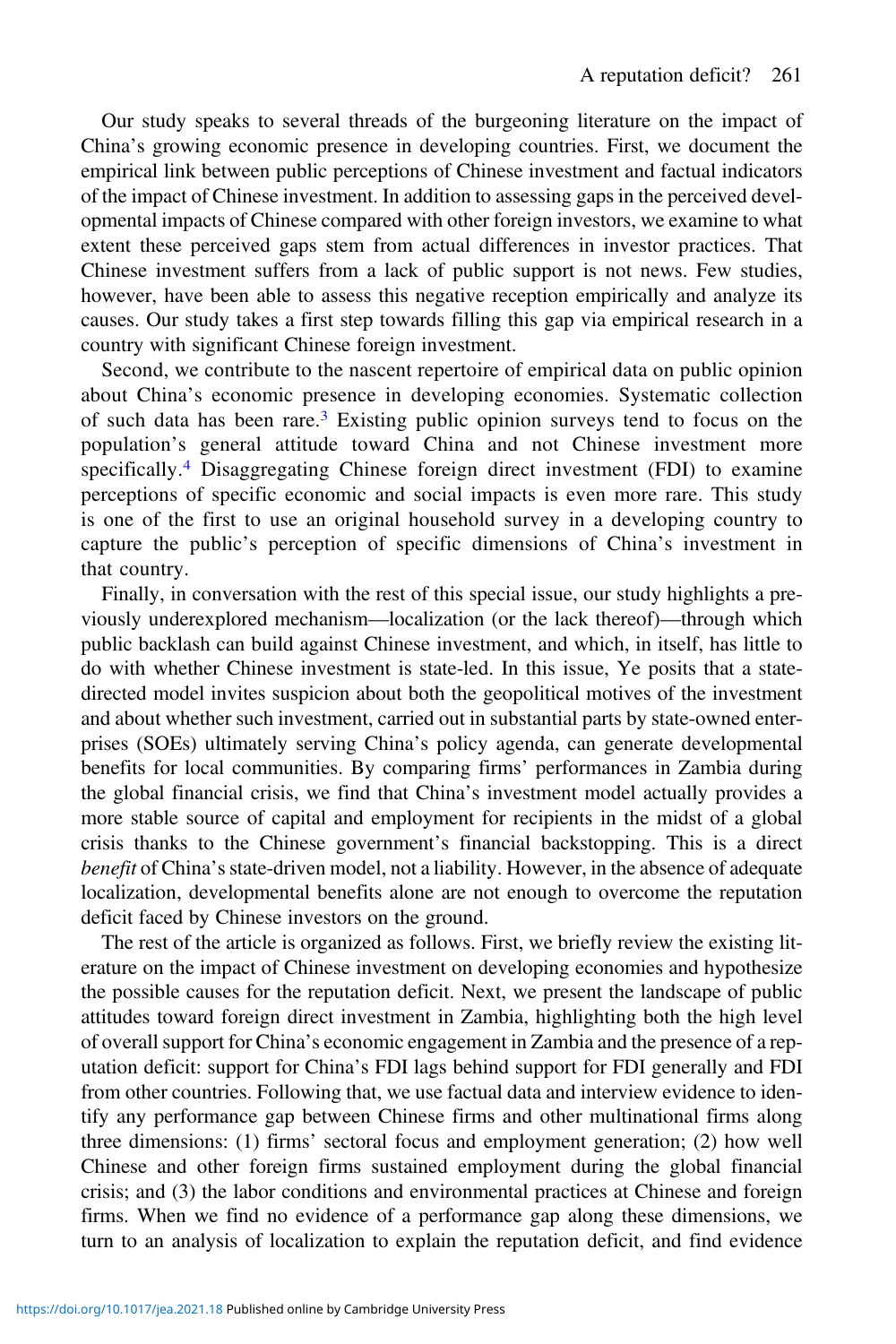that a lack of localization among Chinese firms likely explains at least some of the deficit. We conclude by discussing the implications and limitations of our study.

# IMPACT OF CHINESE INVESTMENT ON DEVELOPING ECONOMIES: A REPUTATION DEFICIT?

Existing research evaluating the impact of Chinese investment has yielded mixed findings. A number of studies observe that Chinese investments in developing countries improve local residents' access to basic infrastructure (Alden and Alves [2008;](#page-20-0) Cissé [2012](#page-21-0); Schiere and Rugamba [2011;](#page-21-0) Urban et al. [2012\)](#page-22-0), speed up the industrialization of local manufacturing (Bräutigam [2008](#page-21-0)), and generate employment for local communities (Kubny and Voss [2010;](#page-21-0) Wang et al. [2014](#page-22-0)). Wang et al. [\(2014](#page-22-0)), for example, show that from 2007 to 2010, the share of non-Chinese workers among Chinese firms in Africa grew from 47 per cent to 71 per cent. Whalley and Weisbrod [\(2012](#page-22-0)) find that Chinese investments' contribution to Sub-Saharan African growth was pronounced throughout the financial crisis. Kubny and Voss [\(2010\)](#page-21-0) find that the labor-intensive manufacturing investments in Cambodia and Vietnam created large numbers of employment opportunities.

Others, however, point out that the developmental benefits of Chinese investments are limited for the host economies due to the substandard labor and environmental practices of Chinese firms. Chinese investors in developing countries prefer using Chinese employees over hiring local workers, particularly for managerial positions (CCICED [2011](#page-21-0)). A case study of Egypt, Algeria, Tunisia, and Morocco finds that Chinese investments tend to generate jobs for low-skilled youth, but do little to alleviate unemployment pressure in knowledge-intensive sectors (African Development Bank [2012\)](#page-20-0). In South Africa, a survey of 16 Chinese firms also found that they employ relatively unskilled laborers (Huang and Peiqiang [2013\)](#page-21-0). Baah and Jauch ([2009\)](#page-21-0) found that Chinese companies operating in several African countries tended to pay lower wages than local and other foreign firms, and often broke contracts. The World Bank, the IMF, and European governments have voiced concerns that Chinese banks apply lower ethical and environmental standards in their loans than their Western counterparts (Sautman and Hairong [2009](#page-21-0); van Dijk [2009,](#page-22-0) 23).

Meanwhile, China's rising economic presence around the world has generated significant public backlash. Public protests have erupted repeatedly in Mongolia, Myanmar, Vietnam, the Philippines, Sri Lanka, and other parts of the subcontinent against China's mining investments and infrastructure projects. In Africa, public discontent about China in Zambia, Zimbabwe, South Africa, and Sierra Leone, to name just a few instances, has allowed politicians to build explicit anti-China electoral platforms. In Latin America, the public has rallied against China's mining developments in Peru, oil exploration in Ecuador, and dam construction in Bolivia. Conflicts with local communities, kidnapping of Chinese workers, and hostage-holding of Chinese managers are commonplace where Chinese firms operate.

What is the source of this public backlash in spite of China's repeated claim of win– win cooperation with its economic partners? As Ye and others note in the first half of the volume, China's state-directed model of capital export invites suspicion about its geopolitical motives, especially when observers cannot perceive the highly decentralized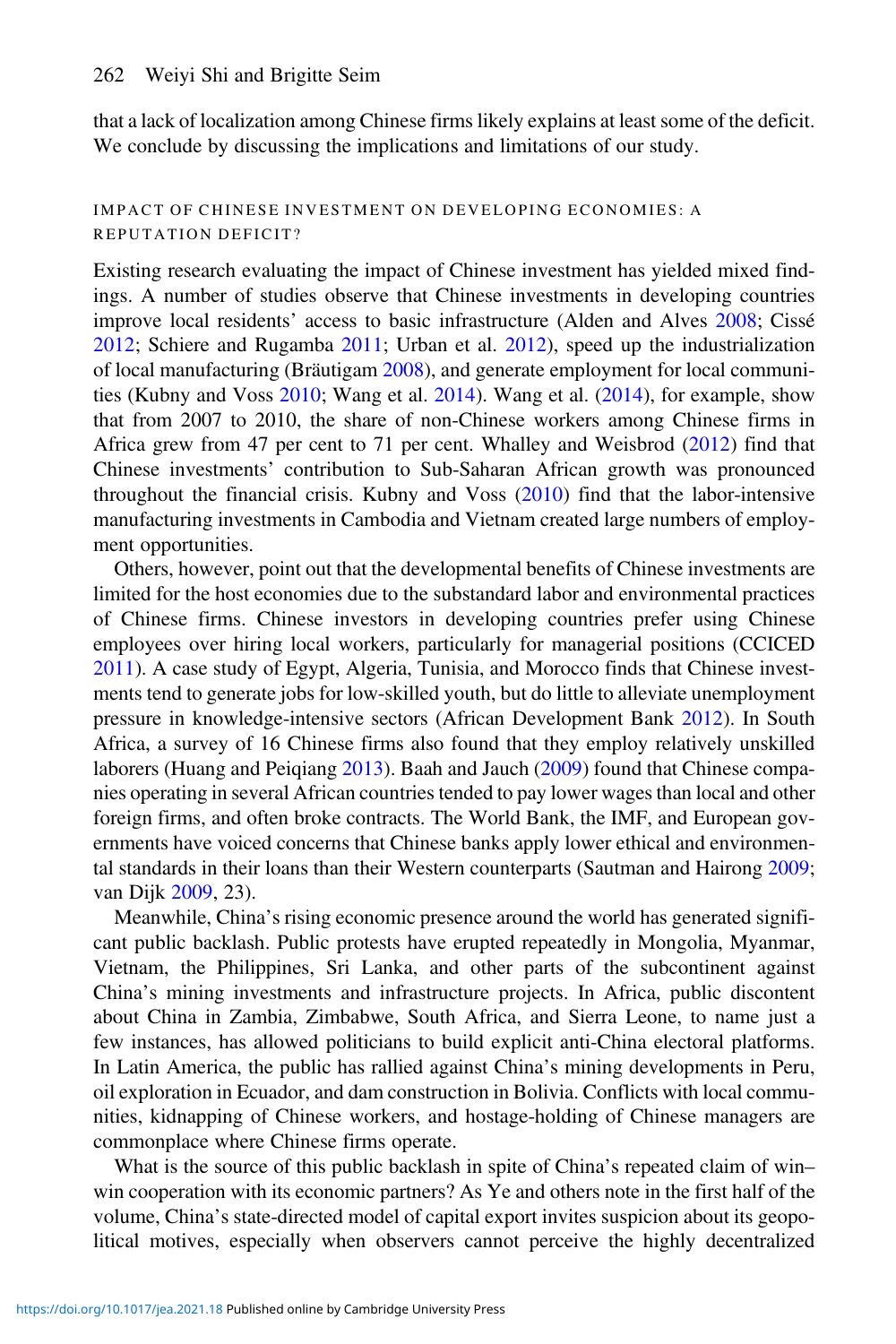implementation process and economic actors responding largely to commercial incentives in that process. While this reasoning helps to account for mistrust about the BRI among policy elites, it is less useful for explaining discontent about Chinese capital among the public. An average member of the public in recipient developing countries likely cannot perceive the significance of the state-driven nature of China's investment in the same way that academic or policy analysts do. Nor would geopolitical concerns be the first thing that comes to mind when a Chinese power plant breaks ground in town. Indeed, when we interviewed the Zambian public, almost no one was aware that many Chinese firms in the country were state owned, let alone able to ponder the implications of a state-driven model of capita export.

This study focuses on identifying the drivers of China's reputation deficit at the ground level. We hypothesize several possible factors contributing to discontent. One possibility is that Chinese firms, in actuality, fare poorly at generating developmental benefits for host economies; the review of existing studies above offers mixed evidence for this hypothesis. When Chinese investors fail to deliver concrete benefits to local communities, especially compared with other providers of foreign capital, it would be no surprise that the public reacts negatively to China's economic presence.

Another possibility is that the public's misinformation and misperception about China's developmental impact contribute to China's reputation deficit. In a survey of the Canadian public, Li et al. ([2019\)](#page-21-0) find that individuals vastly overestimate the amount of China's investment in Canada. When this misinformation is corrected, the study finds, the public's concerns about Chinese investment also lessen. Compared with their counterparts in developed economies, the public's access to factual information is scarcer in developing countries. In this low-information environment, the public's opinion about Chinese investment may be disproportionately influenced by other factors, such as elite cues or one's tangible, interpersonal interactions with Chinese workers and managers, instead of knowledge about China's developmental impact on the country on the whole.

Third, it is possible that Chinese firms are positive for Zambia's overall development, but are not perceived as positive for their employees. For instance, if the public values the quality of jobs more than *quantity*, and Chinese investment creates largely low-paying jobs with problematic labor standards and inattentiveness to worker safety, then public support for Chinese investment could be low as a result. Similarly, if Chinese capital drives growth and employment at the expense of the local environment, public support would also diminish.

Finally, we hypothesize that the reputation deficit could be driven by a lack of localization among Chinese firms operating in Zambia. Practices such as providing leave for employees to attend culturally important ceremonies and ensuring managers speak the local language may drive negative perceptions, even when the recognition of economic benefits is high. In this article, we treat these possibilities as empirical hypotheses to be evaluated.

# PUBLIC PERCEPTION OF CHINESE INVESTMENT IN ZAMBIA

To assess public perceptions of Chinese investment, we conducted an original survey of Zambian households between March 6, 2013 and April 7, 2013. We randomly sampled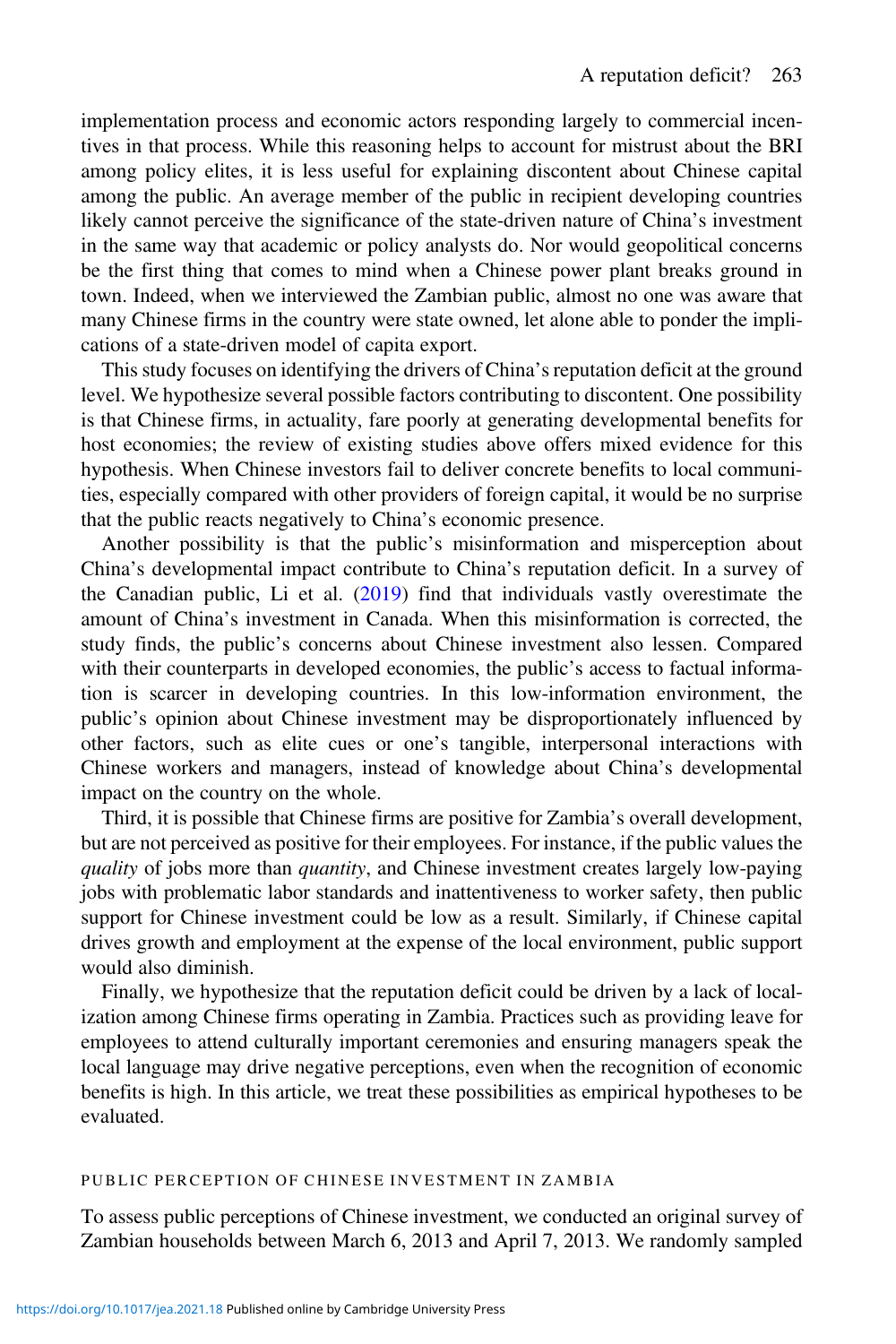

FIGURE 1a Percentage of respondents supporting FDI vs. FDI from China

800 households in two provinces of Zambia with significant exposure to foreign direct investment from China and from other countries: the Copperbelt, the hub of the mining industry; and Lusaka, the center of all other industries in Zambia. Our enumerators were students at the University of Zambia who were fluent in the predominant languages in which the survey was conducted: Nyanja in Lusaka province and Bemba in Copperbelt province. The survey was translated and back-translated from English into Nyanja and Bemba. The survey questions were read aloud to the respondents, who answered verbally. Additional information on our sampling frame, methods, and survey implementation is provided in the Appendix.

Figures 1a and [1b](#page-6-0) compare the percentages of respondents in support of investment from China vs. other countries. The first thing to note is that the public overall possesses a high level of support for Chinese investment: 79 percent of all respondents support investment from China. This is somewhat surprising given that public backlash against Chinese investment has been widely reported in the media and that, just under two years before this survey was fielded, presidential candidate Michael Sata was elected to office on a strong anti-Chinese platform. Members of Sata's party, the Patriotic Front (PF), constitute 37 percent of our survey sample, yet 78 percent of PF members in the survey sample support Chinese FDI, statistically undistinguishable from the 80 percent of non-PF members that do.

However, a gap does exist between the levels of support for Chinese investment and FDI in general (Figure 1a). Further, Zambians are less supportive of Chinese investment than they are of investment from the United States, Europe, and other African countries [\(Figure 1b](#page-6-0)). These statistics point to the first layer of the reputation deficit we note in the Introduction to this article.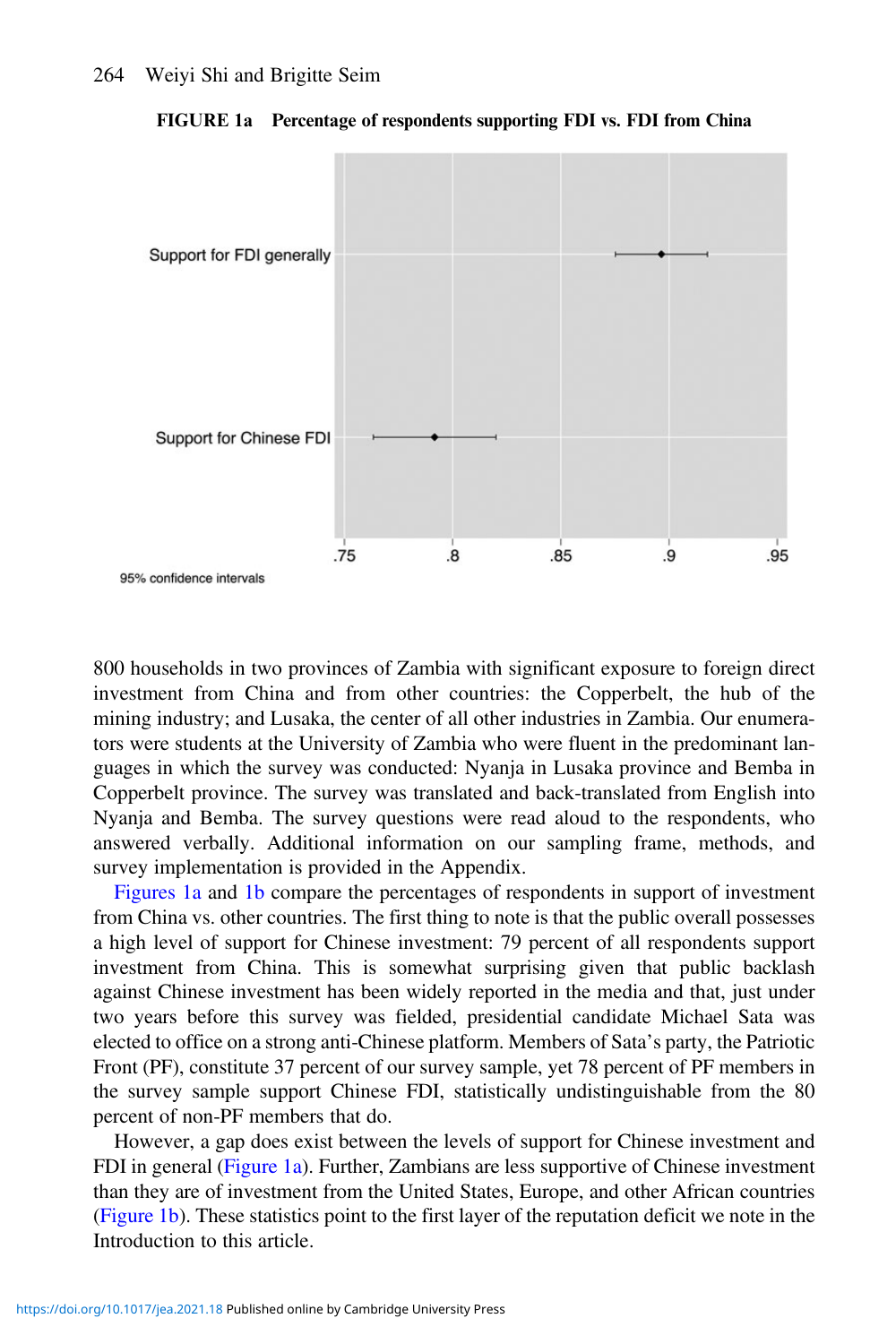

<span id="page-6-0"></span>FIGURE 1b Percentage of respondents supporting FDI from China vs. other countries

# REALITY CHECK: COMPARING THE DEVELOPMENTAL IMPACTS OF CHINESE AND OTHER FOREIGN INVESTORS

What causes the reputation deficit? The previous section outlined several hypotheses that we will now examine. We begin by doing a reality check and comparing the developmental impacts of Chinese and other foreign investors along three dimensions: firms' sectoral focus and employment generation; how Chinese and other foreign firms weathered the global financial crisis; and the labor conditions and environmental practices at Chinese and foreign firms.

# CHINA ' S SECTORAL FOCUS AND EMPLOYMENT GENERATION IN ZAMBIA

FDI has played a significant role in Zambia's economy since the  $1990s<sup>5</sup>$  and a significant driver of FDI is the country's mining sector. The sector accounts for roughly 70 percent of exports and is operated mainly by multinational corporations. According to data provided by the Zambian Development Agency,<sup>[6](#page-19-0)</sup> China, India, Britain, South Africa, and the United States were the top five foreign investors during the period 2006–2012, measured by pledged project counts [\(Table 1](#page-7-0)). China tops the list with 260 approved projects. Measured by investment amount (not shown), the set of frontrunners is slightly different with the inclusion of Canada and Ireland,<sup>7</sup> but China still ranks first with US\$5.7 billion. This accounts for more than 20 percent of all foreign investment in Zambia during this period. In this time frame, China also accounts for the most pledged employment for the local population. Pledged employment per million dollars of investment (not shown), a crude measure for the efficiency at which jobs are generated, is slightly lower for China (around 39.7 persons/US\$ million) compared with the United States, South Africa, and Britain, but the figure is higher than that for Indian and other foreign investors.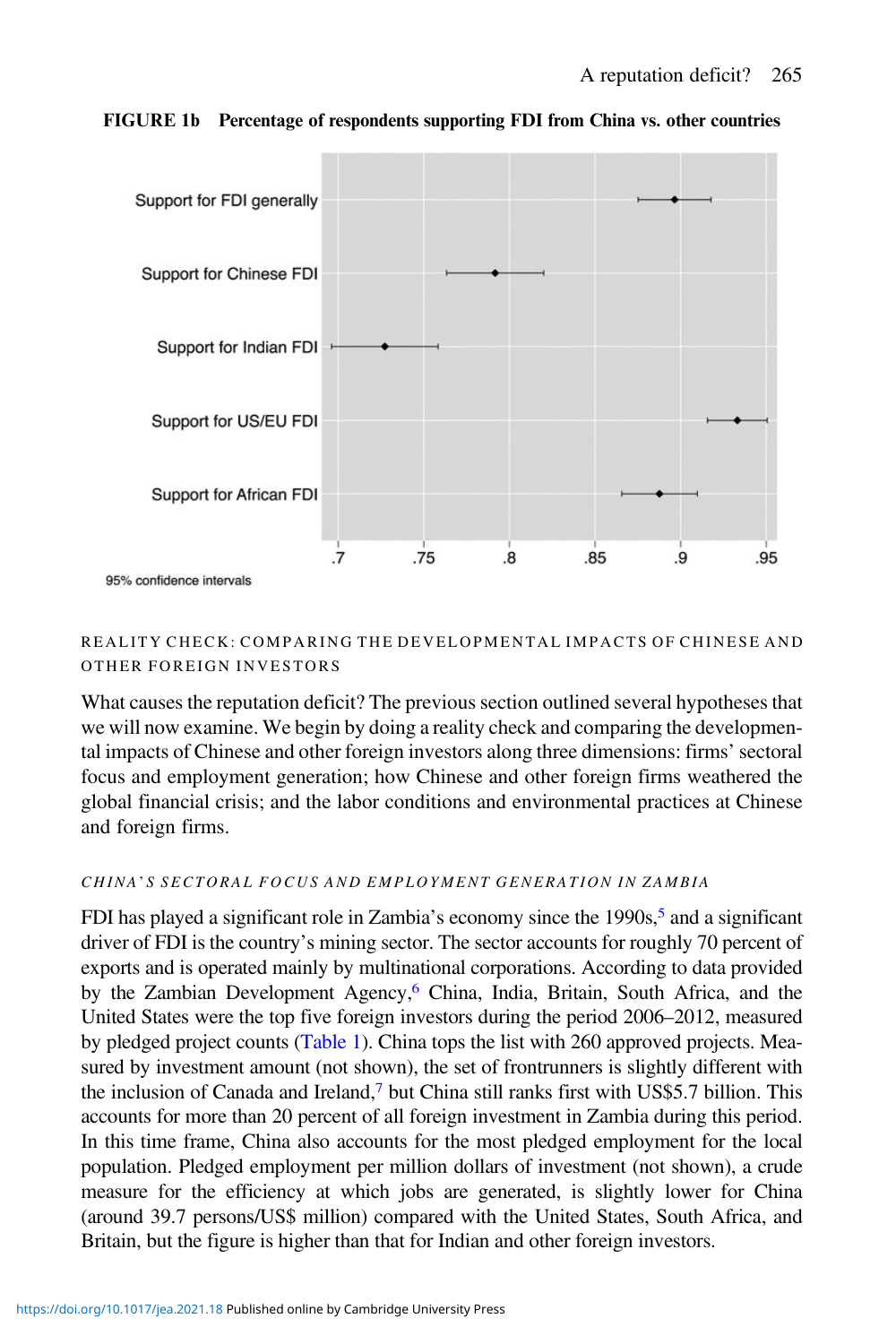| Source<br>country    | Number of<br>projects | Pledged employment<br>(thousands) | Pledged employment per<br>US\$ million |
|----------------------|-----------------------|-----------------------------------|----------------------------------------|
| China                | 260                   | 22.1                              | 39.7                                   |
| India                | 170                   | 18.5                              | 37.7                                   |
| Great Britain        | 156                   | 18.2                              | 41.5                                   |
| South Africa         | 146                   | 9.1                               | 42.6                                   |
| <b>United States</b> | 43                    | 4.3                               | 45.8                                   |
| All other            | 441                   | 54.8                              | 36.4                                   |
| Total                | 1216                  | 126.9                             | 39.4                                   |

<span id="page-7-0"></span>TABLE 1 FDI flows into Zambia: Summary and pledged employment per US\$ million, 2006–2012.

TABLE 2 Investments in Zambia by sector (as a percentage of total invested)

| Source               | Agriculture | Construction | Energy and<br>mining | Manufacturing | Other |
|----------------------|-------------|--------------|----------------------|---------------|-------|
| country              |             |              |                      |               |       |
| China                | 0.5         | 1.6          | 66.0                 | 28.0          | 3.9   |
| India                | 4.3         | 0.7          | 75.0                 | 16.2          | 3.8   |
| United               | 2.6         | 0.5          | 66.4                 | 19.1          | 11.4  |
| Kingdom              |             |              |                      |               |       |
| South Africa         | 15.5        | 1.7          | 19.4                 | 33.5          | 29.9  |
| <b>United States</b> | 6.9         | 0.1          | 90.4                 | 2.0           | 0.6   |
| All other            | 3.6         | 2.1          | 57.2                 | 18.5          | 18.5  |
| Total                | 4.0         | 1.4          | 64.6                 | 18.9          | 11.1  |

Note: Rows sum to 100 and indicate sectoral composition of investment for each source country, and overall.

Breaking down investments by sector (Table 2), we find that the majority of Chinese investment (66 percent), measured by the amount of investment, is in energy and mining. With the exception of South Africa, this percentage is higher for most other major investors. Over 90 percent of American investments and 75 percent of Indian investments are directed to energy and mining. Chinese investors are no more focused on the natural resource sector than other foreign investors. Almost 30 percent of Chinese investments are in manufacturing, compared with only 16 percent of Indian investments and less than 2 percent of American investments. The only country that directs more investments to manufacturing is South Africa (34 percent). Manufacturing is widely regarded as a primary source of employment. The perception that Chinese investors plunder resources without generating jobs for the population appears to be exaggerated in Zambia, a country that is known predominantly for its copper reserves.

[Table 3](#page-8-0) presents the level of employment generation by foreign investor by sector. Among all jobs Chinese investors have pledged to generate, the largest number is in manufacturing. Chinese investors are also particularly efficient at generating employment in the construction industry. For every million dollars of investments in construction, 73 local employment opportunities are pledged, significantly higher than the levels pledged by British and Indian investors.[8](#page-20-0)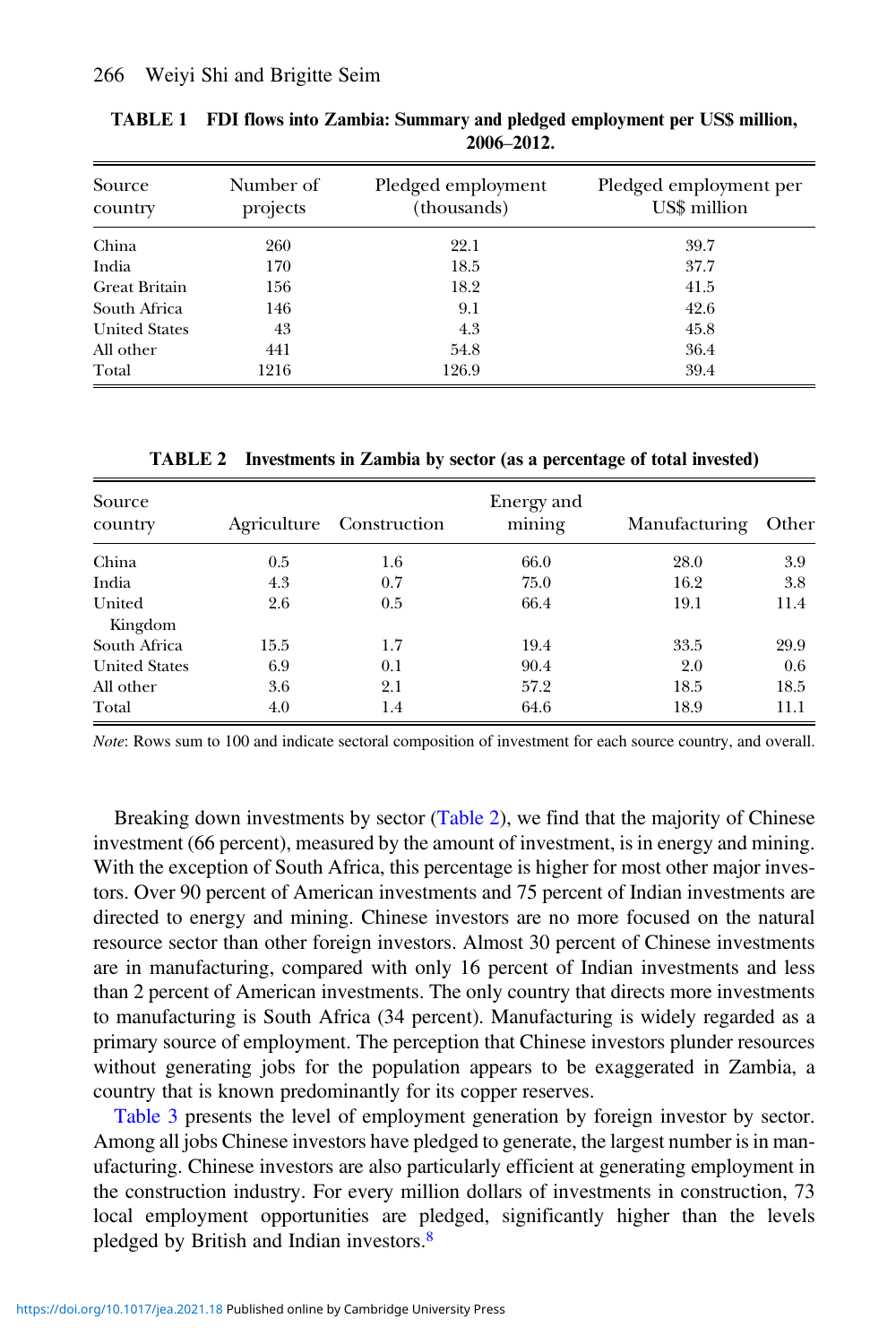<span id="page-8-0"></span>

| Source<br>country    | Agriculture | Construction | Energy and<br>mining | Manufacturing | Other |
|----------------------|-------------|--------------|----------------------|---------------|-------|
| China                | 51.0        | 73.0         | 13.0                 | 40.5          | 27.9  |
| India                | 65.7        | 40.2         | 12.2                 | 42.0          | 31.2  |
| Great Britain        | 103.6       | 50.8         | 16.4                 | 31.0          | 29.5  |
| South Africa         | 75.4        | 19.6         | 37.5                 | 41.1          | 34.4  |
| <b>United States</b> | 83.8        | 99.9         | 9.4                  | 39.1          | 22.9  |
| All other            | 70.7        | 36.0         | 13.4                 | 41.7          | 30.1  |
| Total                | 71.3        | 54.1         | 14.2                 | 40.0          | 28.9  |

TABLE 3 Employment per US\$ million invested, by sector

TABLE 4 Implemented employment as a fraction of pledged employment, by source country and sector

|                         |                                                                        | Employment implementation by sector |      |                         |                     |      |  |
|-------------------------|------------------------------------------------------------------------|-------------------------------------|------|-------------------------|---------------------|------|--|
| Source<br>country       | Country-level<br>employment<br>implementation Agriculture Construction |                                     |      | Energy<br>and<br>mining | Manufacturing Other |      |  |
| China                   | 0.84                                                                   |                                     | 0.86 | 0.39                    | 1.19                | 0.72 |  |
| Great<br><b>Britain</b> | 0.83                                                                   | 0.51                                |      |                         | 1.29                | 0.68 |  |
| India                   | 0.59                                                                   | 0.79                                | 1.00 | 0.54                    | 0.54                | 0.63 |  |
| Lebanon                 | 0.53                                                                   |                                     | 0.58 |                         | 0.26                | 0.74 |  |
| Nigeria                 | 0.40                                                                   |                                     |      |                         | 0.17                | 0.63 |  |
| South<br>Africa         | 0.89                                                                   | 0.54                                |      | 0.83                    | 0.69                | 1.06 |  |
| Zimbabwe                | 0.81                                                                   | 0.97                                |      |                         | 1.11                | 0.66 |  |
| All other               | 0.76                                                                   | 0.39                                | 0.89 | 0.33                    | 1.25                | 0.65 |  |

Note: Values are implemented employment divided by pledged employment. "-" indicates no projects in cell.

The employment data presented so far are pledged values at the time of investment application. A notable concern is whether implementation rates match pledged levels. Bräutigam and Xiaoyang ([2009\)](#page-21-0), for example, find that in spite of the presence of intergovernmental memoranda of agreement (MOUs), a large number of Chinese investment projects in African agriculture fail to materialize. To mitigate this concern, we analyze inspection records from the research department of the Zambian Development Agency (ZDA). The records pertain to companies that obtained licenses between 2007 and 2009. Albeit based on this small sample, Table 4 demonstrates that Chinese firms on average exhibit one of the highest employment implementation rates (84 percent) among all foreign investors in Zambia. British and Zimbabwean investors registered similar rates of implementation above 80 percent, whereas Indian investors implemented 59 percent of the pledged employment during this period. Chinese firms achieve a lower rate of employment implementation in the mining sector (39 percent), but the rates are high for manufacturing (120 percent) and construction (85 percent). These numbers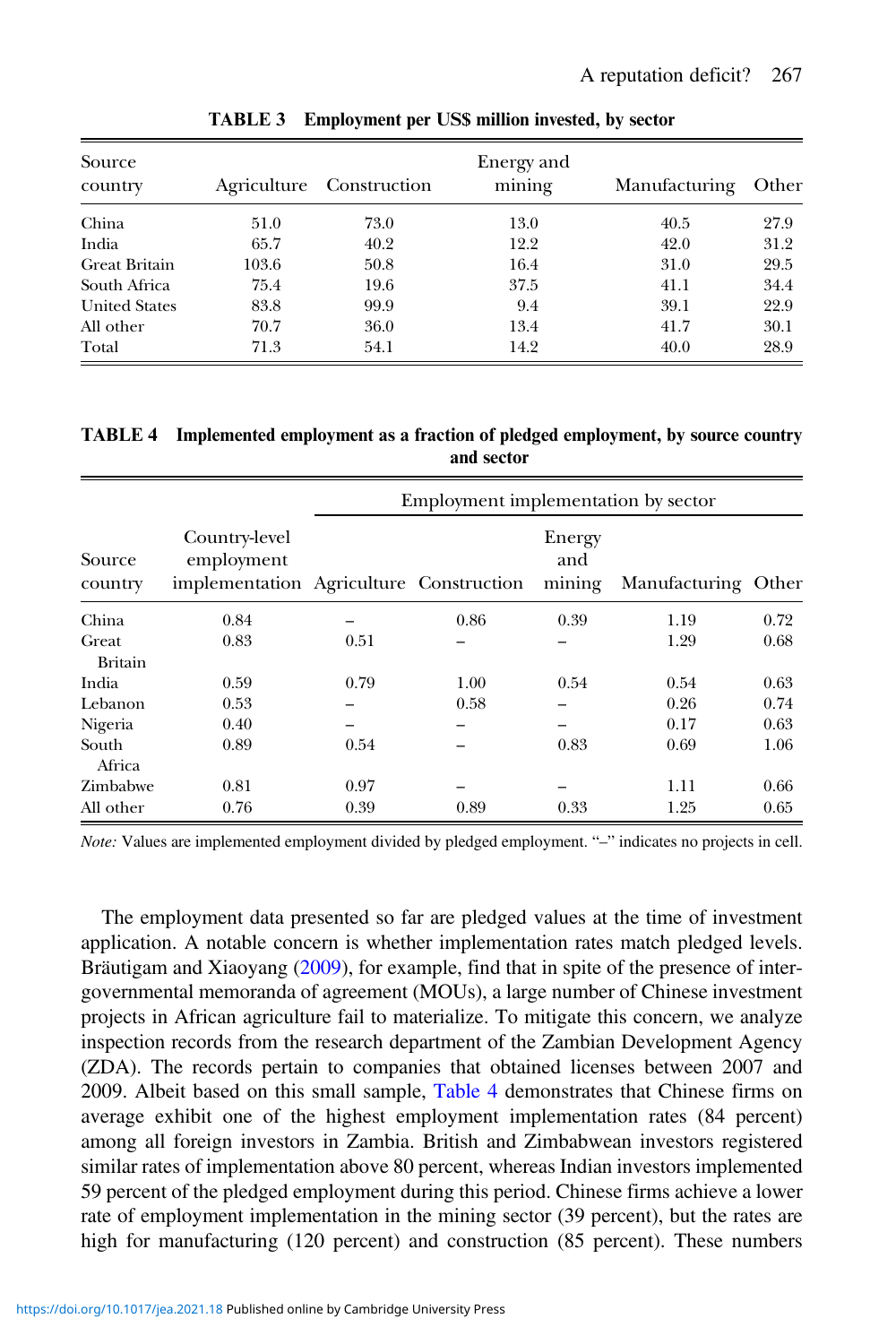

# FIGURE 2 Zambian Household Survey: Country that respondents rank first in job creation

Percentage of respondents ranking country first

suggest that Chinese investors contributed more manufacturing jobs to Zambia than originally had been pledged.

One may suspect the possibility of data falsification by the ZDA's monitoring personnel. Chinese firms have been known to bribe bureaucrats both in and outside China. However, one would expect that Chinese firms in the mining industry, which are larger, fewer, and possess considerably more bargaining power and ability for collective action than firms in manufacturing, would be more successful at engaging in bribery to falsify statistics.<sup>[9](#page-20-0)</sup> Yet Chinese mining firms have recorded the poorest implementation records among all sectors.

In addition to official records, the Zambian public overwhelmingly perceive Chinese investors to be the foremost job creators in Zambia, despite a lack of public support for Chinese investment in general. Based on our survey data, Figure 2 depicts respondents' ranking of foreign investors based on perceived job creation in Zambia. Nearly 70 percent of respondents ranked the Chinese as first for job creation. When asked to list the top three job creators in Zambia, over 90 percent include Chinese investors in their selection. This suggests that the public's misinformation surrounding job creation is likely not a contributing factor to China's reputation deficit in Zambia. The majority of Zambians recognize that Chinese investors bring employment opportunities to the country.

In brief, both official statistics and the household survey provide evidence for positive impact of Chinese investments on the Zambian economy and employment generation in Zambia. Zambia is best known for its copper mines, but Chinese investments on the whole still generate many employment opportunities beyond the mining sector. This evidence refutes our first two hypotheses regarding China's reputation deficit in Zambia. Neither a failure to deliver employment nor prevailing misinformation among the public about these benefits account for the reputation deficit.

#### SUSTAINING EMPLOYMENT DURING THE GLOBAL FINANCIAL CRISIS

One important feature of Zambia's heavily copper-dependent economy is its vulnerability to the volatile international commodity markets. The 2008 global financial crisis had a severe impact on Zambia's copper sector, and its economy overall. The world copper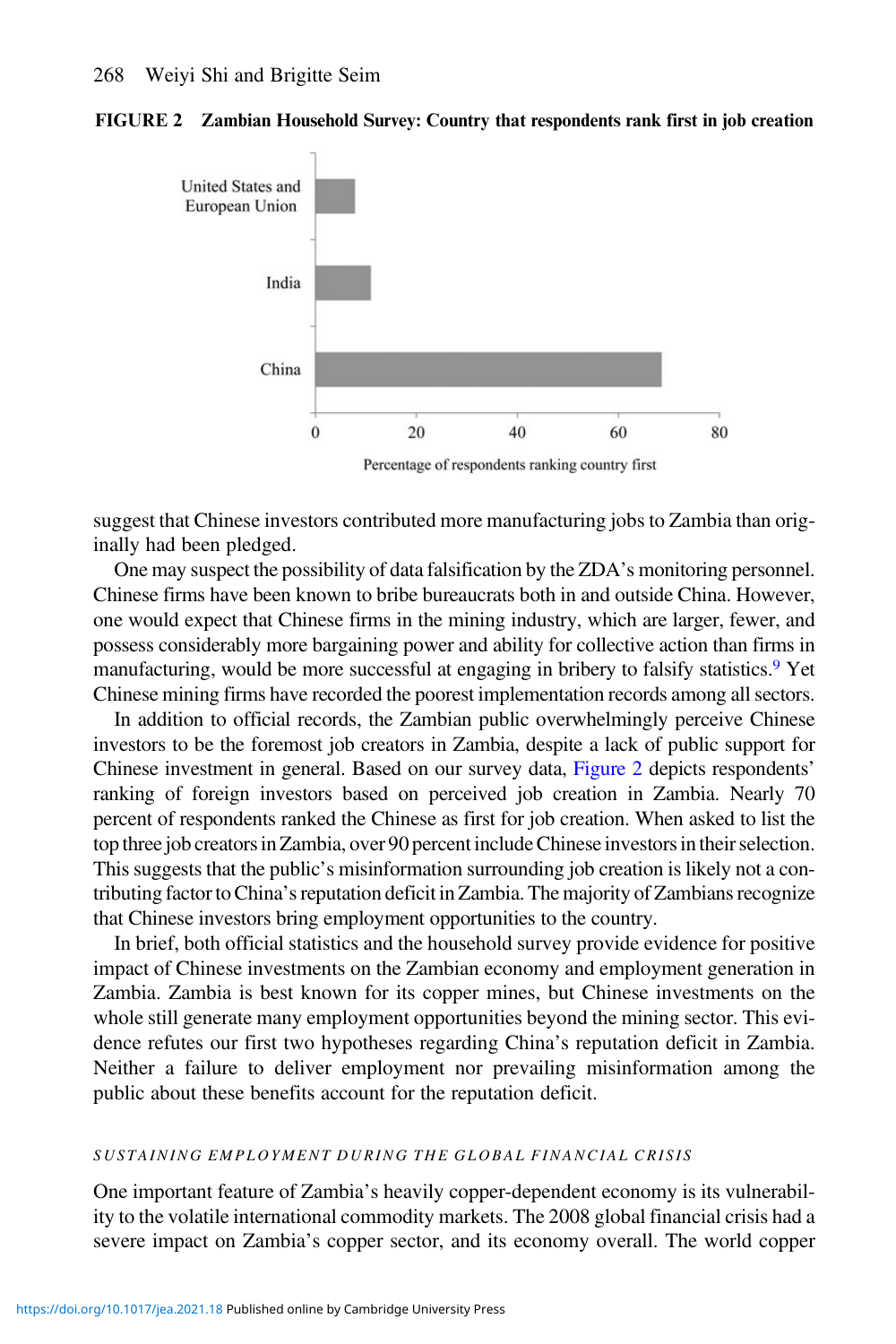price dropped precipitously from \$9,000/ton in July 2008 to \$2,900/ton by the end of the year. The decline in copper prices reduced Zambia's trade surplus from US\$30 million in June 2008 to a deficit of US\$70 million in November 2008. The exchange rate, which was heavily influenced by the strength of Zambian copper exports, declined from K3,200 to the dollar in June 2008 to about K5,500 in February 2009 (Green [2009](#page-21-0)).

How foreign investors in the mining sector respond to market volatility has a direct impact on employment in the local communities. Zambia's copper mines are operated almost entirely by international investors from India, Canada, Switzerland, China, and South Africa [\(Table 5\)](#page-11-0). [Figure 3](#page-12-0), reproduced from ZCCM Investment Holding's strategic plan, reveals how some of the major mining corporations in Zambia weathered the 2008 crisis and its aftermath.<sup>10</sup> Note that Konkola Copper Mines (KCM) and Mopani Copper Mines (Mopani) both suffered losses following the 2008 crisis, but Nonferrous China Africa (NFCA), operated by China Nonferrous Metal Mining Co. Ltd. (CNMC), has maintained stable and even mildly increasing sales following the crisis. During the crisis CNMC announced, "We will not reduce our investment by one penny; we will not reduce our production by one ton, and we will not lay off one single worker" (Zhongguowang [2010\)](#page-22-0). CNMC not only maintained its operation of the NFCA mines, it also took over Luangshya in 2009. The Luangshya mine, originally under Indian (1997–2000) and Swiss (2003–2009) ownership, was one of the mines that had terminated production entirely during the crisis.

During the crisis, most major foreign investors in mining curtailed production and three stopped operations altogether, resulting in the loss of some 5,000 out of a total of about 30,000 jobs in the mining sector. Green [\(2009](#page-21-0)) estimates that each of these formal sector jobs in Zambia in turn supported 20 jobs in services, so the employment loss in the mining sector had a serious detrimental impact on Zambia's economy and communities.

CNMC's behavior was countercyclical, however, expanding as other investors contracted. A CNMC executive shared with us that the rationale for continuing to produce and expand was not entirely economic: "We won't stop production, we need to uphold our responsibilities. Even if we lost money, we would have provided employment to local communities." The executive also portrayed the Luangshya takeover as a helping gesture to the Zambian people in times of dire need. The mine employed 1,800 workers prior to the economic crisis; CNMC pledged to invest US\$400 million and employ 3,000 workers in the following five years (MOFCOM [2009\)](#page-21-0). The executive described CNMC's presence as an integral part of building and improving bilateral China–Zambia relations.[11](#page-20-0)

That CNMC is owned and financed by the Chinese state is an important factor in enabling its counter-cyclical behavior. CNMC's presumed role as instrument of the state allowed the firm to access ample financing. According to reports submitted to ZCCM-IH, even though CNMC's NFCA mine officially registered profits during the crisis (US\$38.4 million and US \$17.4 million in 2009 and 2010, respectively), the shareholders' equity dropped to negative US\$137.4 million by the end of 2010. Negative shareholder equity occurs when the cost of liabilities exceeds the value of assets, suggesting a heavily leveraged position, or reflecting continued posting of substantial losses from prior years[.12](#page-20-0) CNMC's profit margin may not be as sound as it seems on paper, and the operations would likely be unsustainable without heavy lending by China's state banks.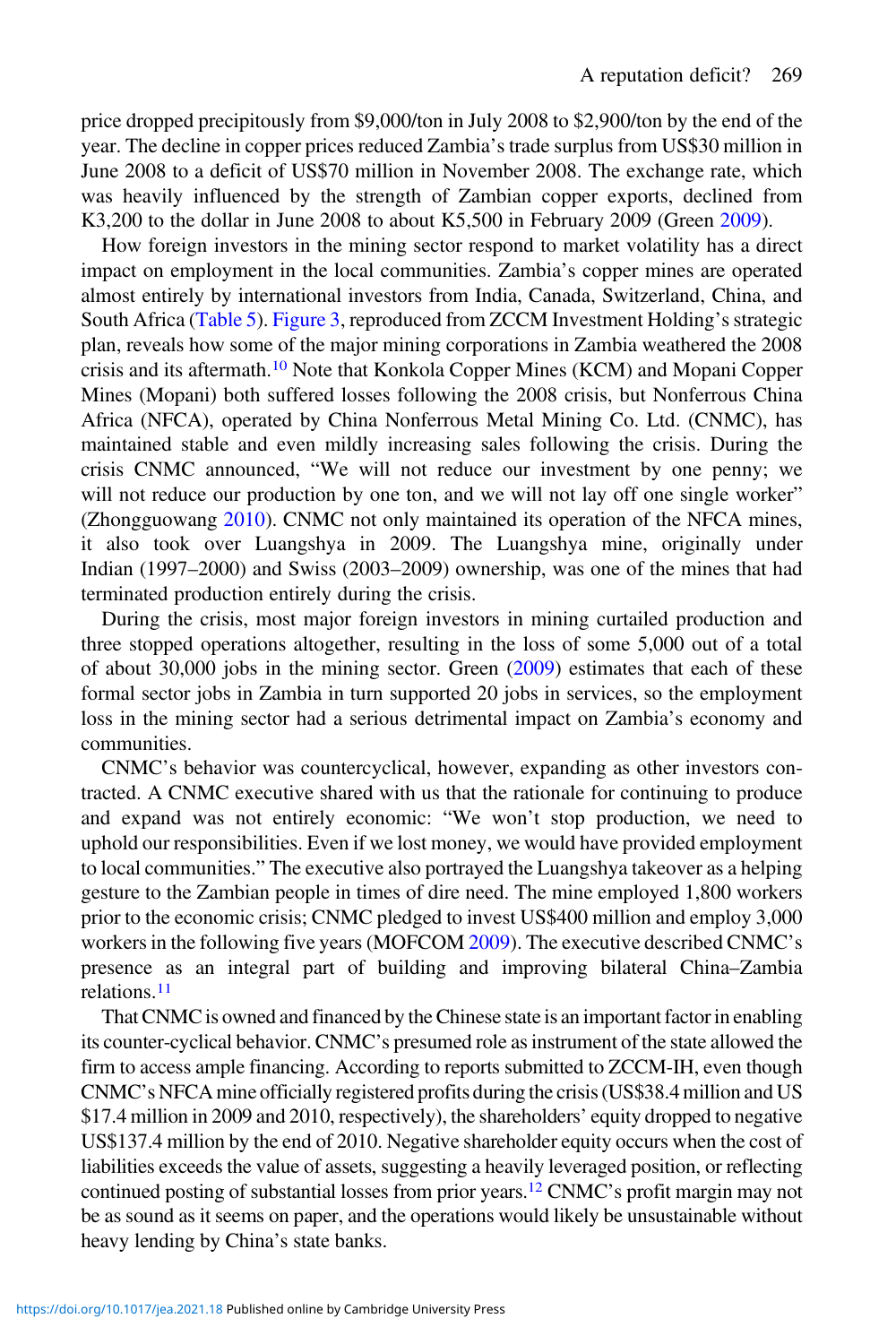<span id="page-11-0"></span>

|                                                    | <b>TABLE 5</b> Major MNCs in the Zambian copper industry                                                                  |                              |                          |                                                                                                                                                              |                                                           |
|----------------------------------------------------|---------------------------------------------------------------------------------------------------------------------------|------------------------------|--------------------------|--------------------------------------------------------------------------------------------------------------------------------------------------------------|-----------------------------------------------------------|
| Mine                                               | Investor                                                                                                                  | Year of<br>acquisition       | Corporate<br>structure   | Assets                                                                                                                                                       | Productio<br>volume                                       |
| Konkola Copper Mines<br>Plc (KCM)                  | Vedanta Resources, India<br>$(79.4\%)$ , ZCCM $(20.6\%)$                                                                  | 2004                         | Listed on<br><b>FTSE</b> | Mines, concentrators, smelters, leaching<br>plants, SXEW plants                                                                                              | Refined copy<br>$316,000 \text{ m}$<br>(2007)             |
| Kansanshi Copper-Gold<br>Mines Plc Bwana<br>Mkubwa | First Quantum Minerals Ltd,<br>Canada $(79.4\%)$ , ZCCM<br>$(20.6\%)$                                                     | 2001, 1997                   | Listed on<br>FTSE, TSX   | Mines, concentrators, SXEW plants<br>(capacity $140,000$ mt/y of cathodes at<br>Kansashi, plus 30,000 mt/y at Bwana<br>Mkubwa), leaching plants, acid plants | Refined copy<br>$245,000 \text{ m}$<br>(2009)             |
| Mopani Copper Mines<br>Plc                         | Glencore International AG,<br>Switzerland (73.1%), First<br>Quantum Minerals Ltd,<br>Canada $(16.9\%)$ , ZCCM<br>$(10\%)$ | 2000                         | Private equity           | Mines, concentrators, smelter (870,000 mt)<br>of concentrate), leaching plants, SXEW<br>plants                                                               | Refined copp<br>185,000 m<br>(2009)                       |
| Lumwana Copper<br>Project                          | Equinox Minerals Ltd, Canada/<br>Australia (9.6%), ZCCM<br>$(4.4\%)$                                                      | 1999                         | Listed on<br>ASX, TSX    | Mines, concentrator                                                                                                                                          | Copper con-<br>centrates<br>$109,413 \text{ m}$<br>(2009) |
| NFCA Africa Mining Co<br>Chambishi Smelter         | CNMC Corp (90%), ZCCM IH<br>$(10\%)$                                                                                      | 1998                         | <b>SOE</b>               | Mines, concentrator, smelter, acid plants,<br><b>SXEW</b> plants                                                                                             | Copper con-<br>centrates<br>$50,000$ mt<br>(2007)         |
| Luanshya and Zambia-<br>China Economic &           | CNMC $(85\%)$ , ZCCM IH $(15\%)$ ;<br>Constructed and managed by                                                          | Constructed in<br>2006, 2009 | <b>SOE</b>               |                                                                                                                                                              | Projected<br>$60,000$ mt                                  |

TABLE 5 Major MNCs in the Zambian copper industry

1997 Listed on the

JSE

Productionvolume

Refined copper 316,000 mt (2007)

Refined copper 245,000 mt (2009)

Refined copper 185,000 mt (2009)

> centrates109,413 mt (2009)

15,905 mt

Mines, concentrator, SXEW plants Refined copper

Trade Cooperation

CNMC

(85%), ZCCM IH (15%)

Chibuluma Metorex Limited, South Africa

Zone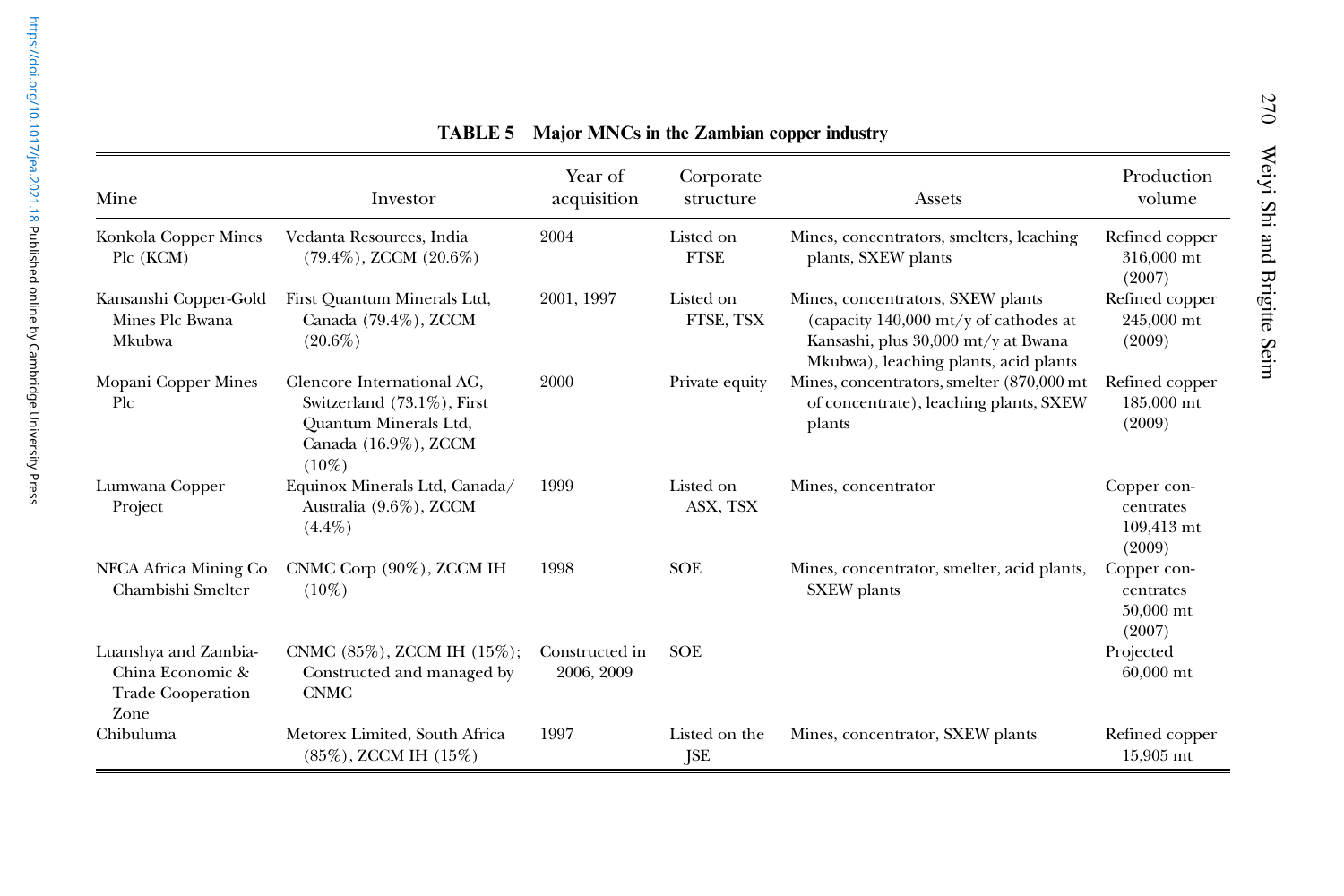<span id="page-12-0"></span>



State support gave CNMC higher risk tolerance and a longer time horizon, both of which made them a more stable presence when Zambia's backbone industry faltered during the global financial crisis. This longer time horizon is unmatched by investors from fully liberalized market economies. As Stephen Kaplan, an observer of China's influence in Latin America, notes, "In comparison to the United States, where markets and short-term profits have often ruled the day, China focuses on the longer term … China has aimed to secure long-term access to energy and raw materials through global trade and investment" (Kaplan [2015](#page-21-0)). On the one hand, CNMC's takeover of the Luangshya mine can be interpreted as fulfilling policy goals, increasing China's overseas copper reserve and extending a helping hand when the Zambian economy struggles. On the other hand, though, the takeover is a commercial move—albeit bankrolled by the state—to acquire risky assets that are not immediately profitable but possess growth potential.[13](#page-20-0) In a study of Chinese investments across southern Africa, Van der Lugt et al. [\(2011](#page-22-0)) echo this observation: the behaviors of China's SOEs and parastatal companies often lead to a blurring of national policy and the profit-seeking strategies of companies.

For recipients, this feature of Chinese capital is a direct, if not counterintuitive, benefit of China's state-run model. Thanks to the Chinese state's financial backstopping, Chinese investors are more risk-tolerant, possess a longer time horizon, and can weather hard times more successfully than their Western counterparts hailing from market economies. The global financial crisis demonstrated that Chinese investors in Zambia can not only *generate* employment at a level that is on par with other foreign investors, but also maintain and even grow employment at a time other investors shut down due to short-term profit pressure. This further corroborates our finding that Chinese investors' reputation deficit in Zambia does not stem from a lack of developmental benefits.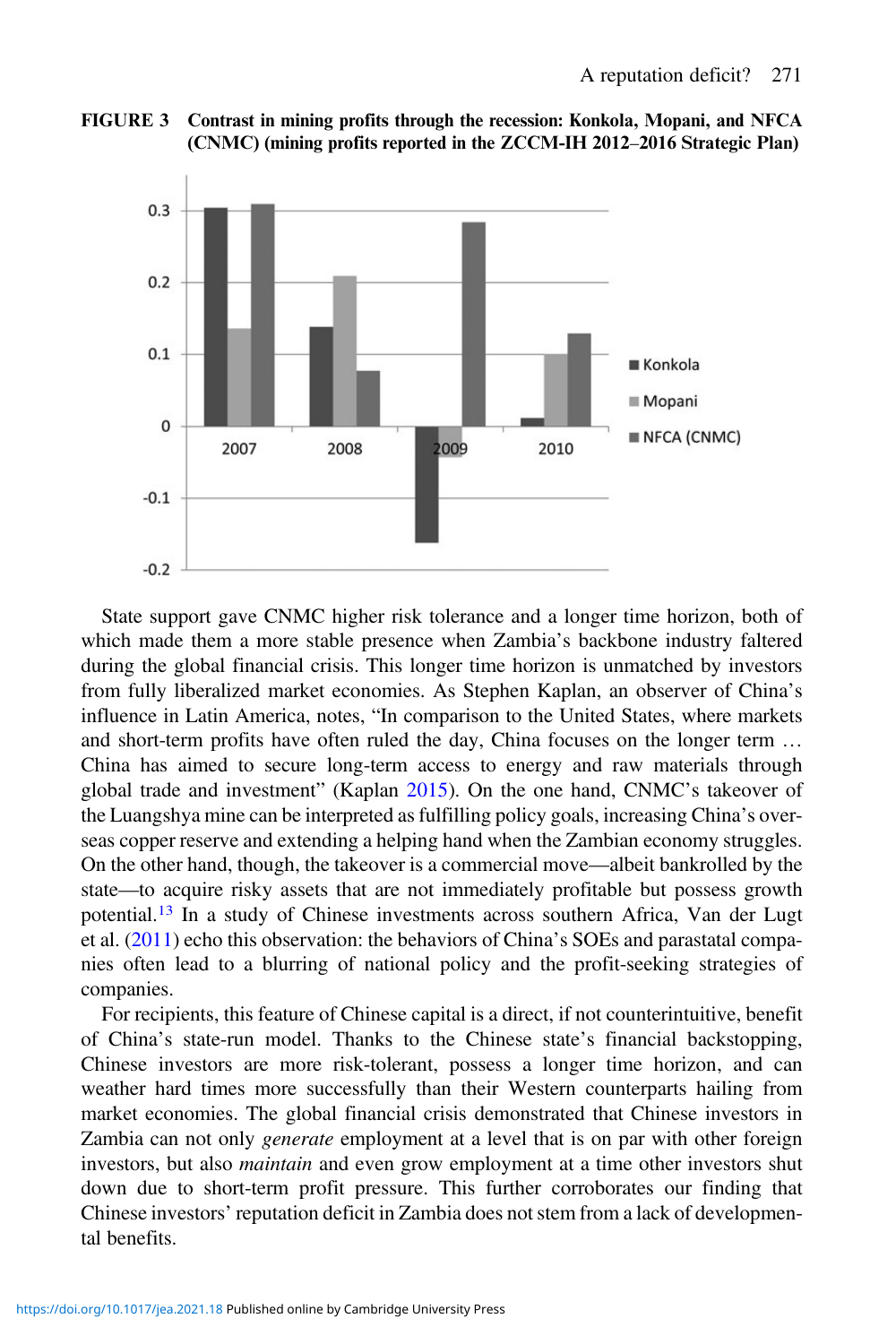|                                  | Other foreign<br>companies | Chinese<br>companies | Difference |
|----------------------------------|----------------------------|----------------------|------------|
| Works overtime regularly         | 38%                        | 40%                  | $2\%$      |
|                                  | (0.03)                     | (0.07)               | (0.08)     |
| Has shifts over 12 hours         | $40\%$                     | 41%                  | $1\%$      |
|                                  | (0.03)                     | (0.07)               | (0.08)     |
| Has permanent contract           | $48\%$                     | 44%                  | $-4\%$     |
|                                  | (0.03)                     | (0.08)               | (0.09)     |
| Wage increase in 2012 or 2013    | 94%                        | 91%                  | $-3\%$     |
|                                  | (0.02)                     | (0.05)               | (0.05)     |
| Workplace had strike in 2012 or  | 49%                        | $38\%$               | $-11\%$    |
| 2013                             | (0.07)                     | (0.14)               | (0.16)     |
| Workers are unionized            | 58%                        | 65%                  | $6\%$      |
|                                  | (0.03)                     | (0.07)               | (0.08)     |
| Wages are competitive            | 22%                        | 20%                  | $-3\%$     |
|                                  | (0.03)                     | (0.06)               | (0.06)     |
| <b>Receives benefits</b>         | 66%                        | 51%                  | $-15%$     |
|                                  | (0.03)                     | (0.06)               | (0.06)     |
| Manager can speak local language | $45\%$                     | $30\%$               | $-15%$     |
|                                  | (0.04)                     | (0.07)               | (0.08)     |

# <span id="page-13-0"></span>TABLE 6 Are Chinese companies worse companies? Two-sample difference in means tests from Zambian Household Survey

Note: Bold type indicates difference is significant at 5%. Standard errors in parentheses.

#### LABOR STANDARDS IN CHINESE VS. OTHER FOREIGN FIRMS

In addition to skepticism about employment generation, Chinese MNCs have also faced repeated accusations by civil society groups of poor adherence to labor standards in developing countries. Chinese involvement in Zambia in particular were subject to intense scrutiny. In 2011, Human Rights Watch (HRW) released a 122-page report, "You'll Be Fired If You Refuse": Labor Abuses in Zambia's Chinese State-Owned Copper Mines. The report documents persistent abuses in CNMC mines, including poor health and safety conditions, regular 12-hour and even 18-hour shifts involving arduous labor, and anti-union activities—all in violation of Zambia's national laws and international labor standards (HRW [2011](#page-21-0)). The report was widely read and created a public relations crisis for CNMC. Labor relations appear to be equally poor in some private Chinese establishments. At Collum coal mine in southern Zambia, Chinese managers fired shots at striking workers in 2010. In 2012, rioting miners killed a Chinese supervisor and injured two others during a wage protest (Bariyo [2015](#page-21-0)).

In our household survey, we asked respondents who were employed by foreign firms a range of factual questions about their wages, contractual arrangements, length of shifts, and other indicators of working conditions. As Table 6 demonstrates, the performance of Chinese firms is no worse than other foreign firms, with two exceptions: First, workers employed by a Chinese firm are less likely to receive benefits. Follow-up interviews with both firm managers and the employees indicate that the gap in benefits refers predominantly to the fact that Chinese managers are less likely to grant employees extended leave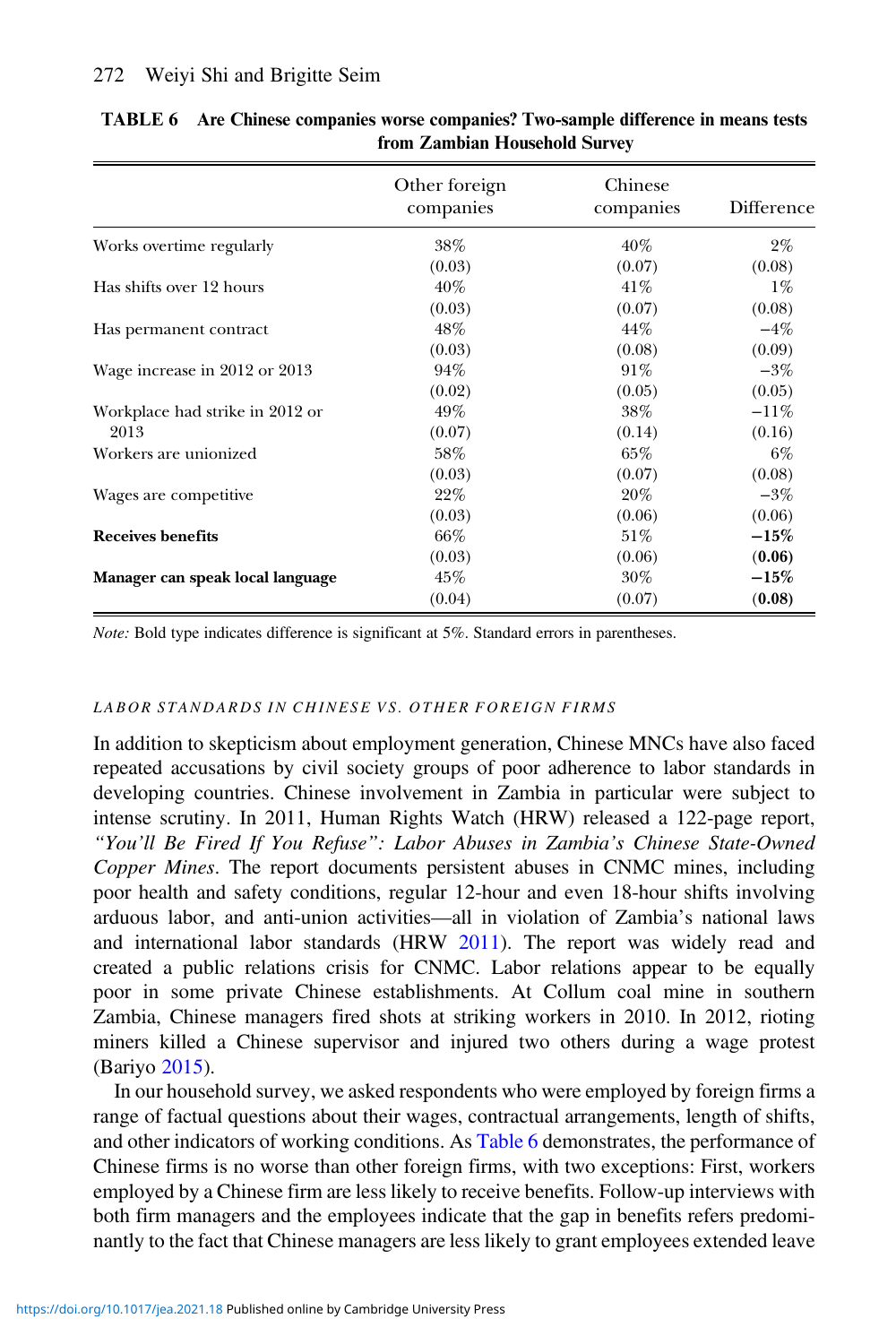for culturally important ceremonies, including weddings, funerals, and other familial and community functions. Second, workers employed by a Chinese firm are less likely to have a manager who can speak the local language. As we discuss below, we view these differences in benefits and managerial structure as capturing a localization gap more than differences in labor standards.

On other measures, nearly 40 percent of workers at both Chinese and other foreign firms regularly work overtime and endure shifts longer than 12 hours. Fewer than 50 percent have a permanent contract. Over 90 percent had a pay increase in 2012 and 2013, but only about 20 percent of workers at both Chinese and other foreign firms think the wages they receive are competitive for their line of work. Workers at a Chinese firm are in fact more likely to be unionized and less likely to have had a strike in the last two years. These differences are, however, not statistically significant due to the relatively small sample size.<sup>[14](#page-20-0)</sup> Granted, the direct comparison shown in [Table 6](#page-13-0) does not demonstrate that Chinese firms' labor practices are exemplary; rather, it points out that most other foreign investors are equally at fault, and that differentially problematic labor standards at Chinese firms are not driving the reputation deficit they face, at least not in Zambia.

This point was also raised by Deborah Bräutigam  $(2011)$  as she commented on the HRW report in her widely read China in Africa blog:

The [report] leaves a bit of a feeling that the rest of the mining sector is far better run and organized than CNMC's part. No doubt that's generally true, but workers have also complained of 'serious human rights violations' at KCM, with wildcat strikes, people being fired, and a general 'chaotic' labor situation in the mines in general. The fatality figures also suggest that the Chinese are by no means the only mines with safety problems.[15](#page-20-0)

Our findings from the household survey corroborate Bräutigam's observation: Chinese firms' labor standards may be lacking, but they are hardly alone in the crime. A followup visit to the Mines Safety Department (MSD) in Kitwe also confirmed that CNMC was not the lone offender. The interviewed official disclosed that Mopani, a subsidiary of the Swiss-based conglomerate Glencore, had one of the worst safety records among major operators in Zambia today. KCM was also problematic in terms of safety standards, although the corporation tended to shift blame to its extensive network of subcontractors, some of which were private Chinese firms. The CNMC-owned NFCA mines had experienced problems in the past, skimping on safety gear and protocol, but they had shown improvement in recent years.

In addition to inadequate labor conditions, Chinese firms have been cited repeatedly for environmental violations. In February 2013, the Chambishi Copper Smelter was suspended for several days over environmental concerns (Lusaka Times [2013](#page-21-0)). In January 2014, NFCA's Chimbishi South East Ore project was suspended for several months for breaking environmental laws (Bariyo [2014\)](#page-21-0). Officials in Kitwe again claimed that almost all major mining investors had environmental infractions at one time or another. An on-site visit to Mufulira in 2013 provided first-hand confirmation of the severe air pollution caused by Mopani's copper smelter. The acid air, a result of sulphur dioxide emissions, stung eyes as far as 10 miles outside town.<sup>[16](#page-20-0)</sup>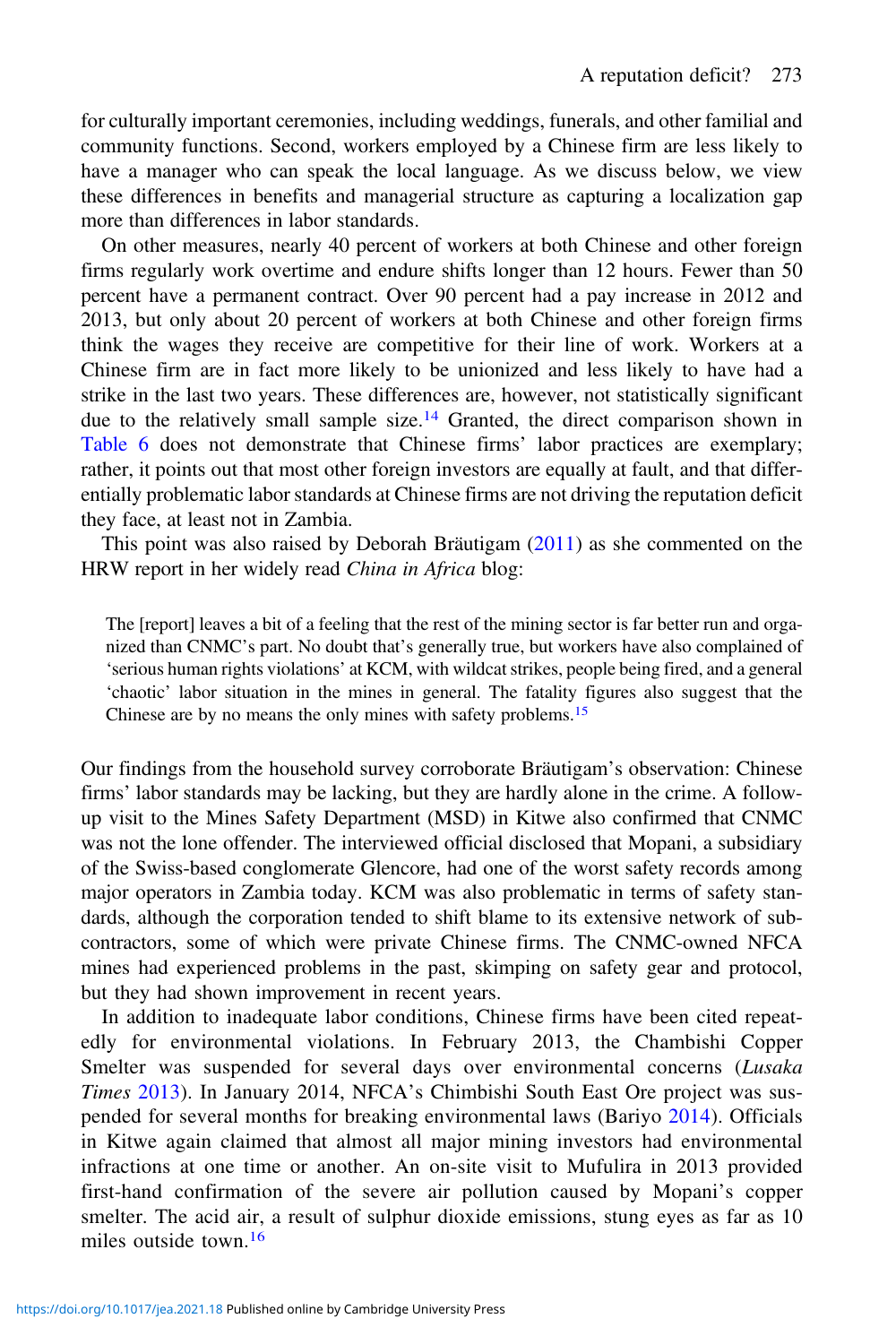|                                                              | Supports<br><b>FDI</b><br>from China | Supports FDI,<br>not FDI<br>from China |
|--------------------------------------------------------------|--------------------------------------|----------------------------------------|
| Female                                                       | $-0.076*$                            | 0.024                                  |
|                                                              | (0.039)                              | (0.032)                                |
| In Lusaka                                                    | 0.074                                | $-0.107**$                             |
|                                                              | (0.056)                              | (0.047)                                |
| Schooling                                                    | 0.010                                | 0.007                                  |
|                                                              | (0.010)                              | (0.008)                                |
| PF member                                                    | 0.020                                | 0.011                                  |
|                                                              | (0.031)                              | (0.026)                                |
| Respondent agrees that, relative to other foreign investors, |                                      |                                        |
| Chinese businesses are:                                      |                                      |                                        |
| More likely to have Zambian managers                         | $0.142***$                           | $-0.091***$                            |
|                                                              | (0.028)                              | (0.023)                                |
| Less involved in local communities                           | 0.035                                | $-0.010$                               |
|                                                              | (0.032)                              | (0.026)                                |
| Less likely to show care                                     | 0.008                                | $-0.040$                               |
|                                                              | (0.047)                              | (0.034)                                |
| More likely to bribe                                         | 0.008                                | $-0.006$                               |
|                                                              | (0.031)                              | (0.025)                                |
| More difficult to communicate with                           | $-0.019$                             | $0.056**$                              |
|                                                              | (0.032)                              | (0.025)                                |
| Observations                                                 | 742                                  | 742                                    |

# <span id="page-15-0"></span>TABLE 7 Zambian Household Survey: Marginal effect of attitudes about Chinese businesses on respondent's support for Chinese FDI

Additional controls (not shown) are age, income, travel frequency, marital status, and sector of employment. Standard errors in parentheses. \*\*\*  $p < 0.01$ , \*\*  $p < 0.05$ , \*  $p < 0.1$ .

#### WHY REPUTATION DEFICIT? A LACK OF LOCAL ADAPTATION

Our research showed no significant performance gap between Chinese firms and multinational firms from other countries. China generates substantial employment opportunities and is widely recognized by the public as Zambia's top job creator. Thanks to the state's financial backing, the mines that are operated by CNMC, a Chinese stateowned enterprise (SOE), was able to withstand the market fluctuations of the global financial crisis and has continued to offer employment. In addition, based on the workforce's self-reporting, Chinese firms are no worse than other MNCs in upholding labor standards in Zambia's mining sector, and environmental violations are common among all foreign investors. Chinese firms do, however, fall short on indicators of localization such as employing Zambian managers, learning the local language, and offering culturally relevant benefits to employees. In this section, we test empirically whether inadequate localization can partly explain the reputation deficit facing Chinese investors.

Using data from our household survey, we employ a probit model to identify the factors shaping public attitudes toward Chinese investment in Zambia (Table 7). We investigate the determinants of two dependent variables: the probability of a respondent expressing support for Chinese investment (Column 1); and the probability of a respondent expressing support of foreign direct investment in Zambia in general but not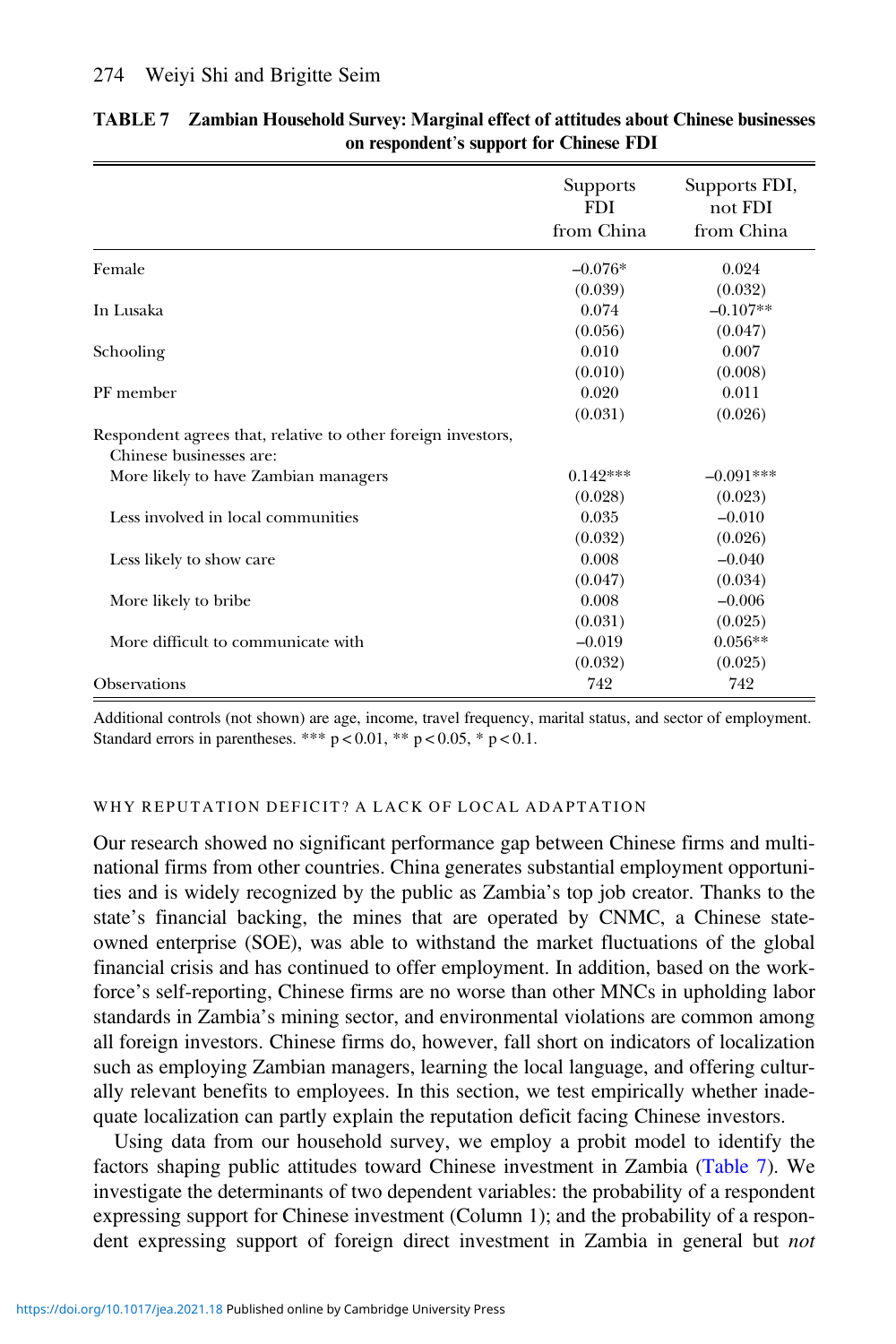investment from China (Column 2). Our key independent variables are a range of indicators of Chinese firms' corporate practices as perceived by the public, such as whether Chinese firms are more or less likely to hire Zambian managers, involve themselves in the local communities, or have managers who are easy to communicate with compared with Western firms. We also include as controls demographic variables such as gender, education, and cosmopolitanism, which are standard controls identified by the international political economy literature to account for individual variations in terms of support for globalization.

The results shown in [Table 7](#page-15-0) reveal that the two strongest predictors for lack of support for Chinese FDI (as opposed to FDI in general) are the perceived lack of Zambian managers in the workplace and the difficulty in communicating with managers. It is noteworthy that other indicators of corporate practices did not yield significant coefficients, including whether Chinese businesses are perceived to be involved with local communities, to show care, or to bribe disproportionately. This is consistent with our qualitative data collection in Zambia that Chinese firms expended considerable resources on local public works projects such bus stops, schools, and health clinics and hospitals. These projects have likely helped to establish Chinese businesses' engagement with local communities in the minds of the public. Interestingly, one's belief about whether Chinese businesses are more likely to bribe does not predict one's support for Chinese investment. It is possible that, for an average member of the public, whether a company engages in bribery is not as salient an issue as the company's day-to-day managerial presence and communication.

To account for the alternative hypothesis, that in a low information environment the public may rely disproportionately on elite cues to form opinions about investors, we include on the right-hand side the respondent's party identification. Contrary to what an elite cues mechanism would suggest, we find that being a member of the Patriotic Front, Michael Sata's party that ran an explicit platform to oppose Chinese investment in Zambia, has no significant effect on the respondent's attitude toward Chinese investment.

The findings in [Table 7](#page-15-0) align with the differences presented in [Table 6](#page-13-0) and discussed previously. Employees of Chinese firms are less likely to report having a manager who speaks a local language ([Table 6\)](#page-13-0). Our interviews reveal that Chinese firms tend to perceive having Chinese managers as key to maintaining their competitive advantage. A CNMC executive lists two reasons why CNMC was able to pull through the global financial crisis and expand while other firms struggled:

First, Chinese firms are managed differently. We employ a larger number of Chinese managers; our managers are paid less. We Chinese are hardworking, dedicated, and willing to sacrifice, so we can accomplish what others cannot in a short period of time. Second, we obtain machinery and inputs from China at a lower cost compared to those used by western MNCs.

Many Chinese managers also experience a genuine difficulty in communicating more than rudimentary work instructions to their Zambian colleagues. From the perspective of the Zambian workforce, however, the "glass ceiling" in Chinese firms represents a lack of upward mobility when in fact, employed as manual labor, they may be just as underpaid and overworked in any other commercial mine.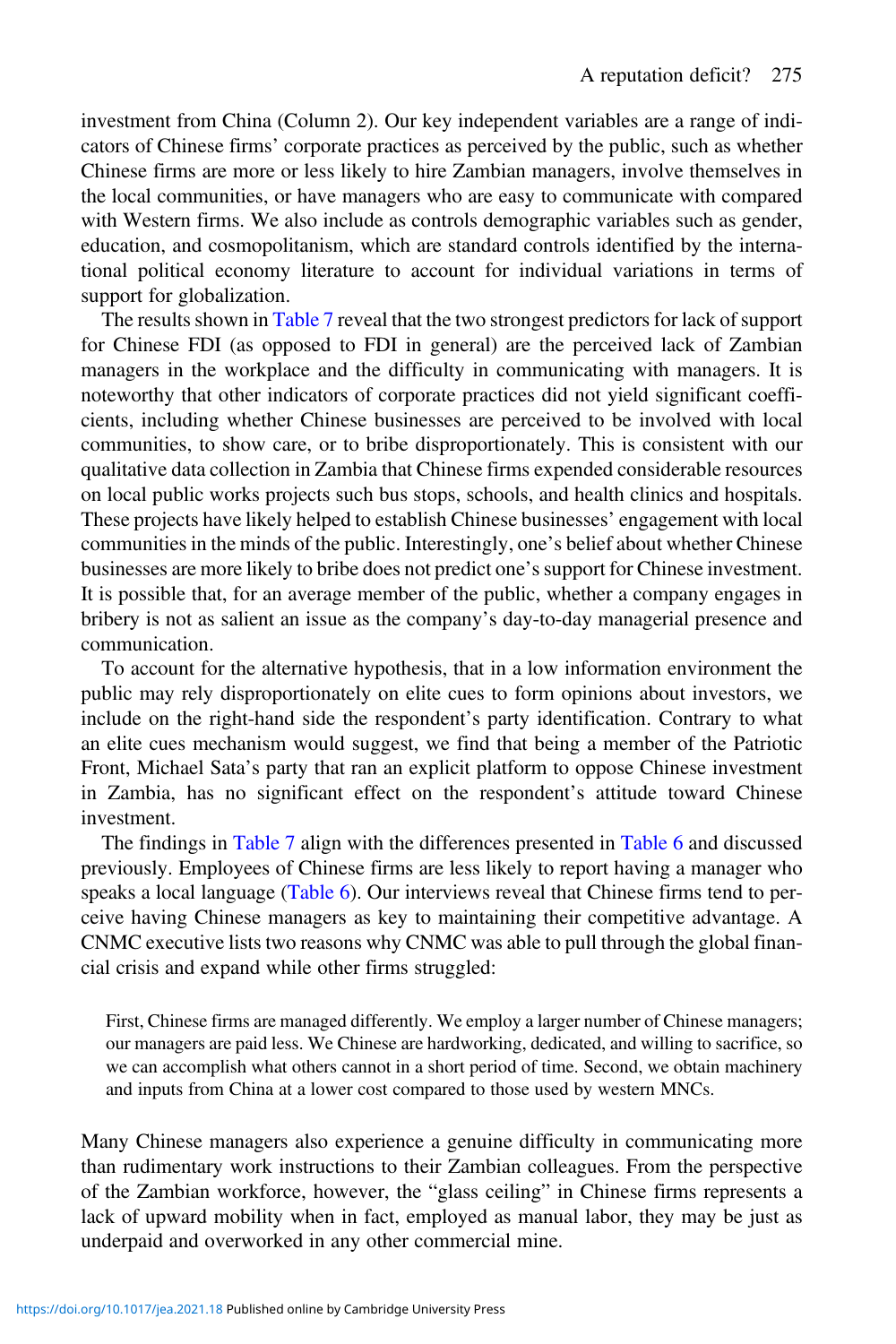These findings suggest that, rather than a lack of employment generation, disregard for labor or environmental standards, or lack of involvement with local communities, it is Chinese firms' lack of localization that contributes to their reputation deficit on the ground. More specifically, two aspects of inadequate localization stand out in the mind of an average member of the Zambian public who has reservations about Chinese investment: difficulty to communicate with Chinese managers; and a relative lack of Zambian managers to begin with ([Table 7](#page-15-0)). These two variables in turn could be indicative of more general Chinese style practices as well as company culture on the shop floor that are not captured by wages or employment. In other words, although Chinese firms may offer the same contracts, wage rates, shift lengths, and union access to their Zambian employees, a relatively low level of localization surrounding benefits, managerial structure, and communication capabilities has contributed to the reputation deficit.

In addition to less localized company practices, interviews reveal another potential reason why Chinese MNCs suffer from a reputation deficit in the eyes of the local public. Chinese firms – especially state-owned enterprises, demonstrate a marked fear of and unwillingness to deal with the local and international media. There is a deepseated belief that media outlets are only interested in painting a sinister image of Chinese investors because those types of stories sell. One CNMC executive lamented:

We don't talk to any media personnel now, unless they are from reputable outlets in China like Xinhua or CCTV. Otherwise we only consider media requests authorized by the embassy; even then we are reluctant and will not say much … Western media outlets are deceptive. When they come to us, they say they want to hear our side of the story and clear our name, but, regardless how open we are and what they actually observe, they turn around and 'blacken' (mo hei) us. So we've now stopped talking to them altogether.

Other SOEs operating in Zambia adopt a similar stance. As of 2013, the only major Chinese firm in Zambia that had a dedicated PR department was Huawei. When asked why CNMC did not recruit media personnel, the executive cited a lack of suitable talent. Although there may be some truth to the claim of talent shortage, it also appears that a state-owned firm such as CNMC prioritizes its audiences differently than a typical mining MNC. For a Western MNC, good local and international press on corporate social responsibility is important for succeeding in the host environment and for satisfying shareholders and the public at home. For Chinese SOEs, however, the importance of impressing delegations from the Chinese government and getting coverage by Xinhua and CCTV outweighed establishing amenable relations with the local press and international outlets. Although difficult to test empirically, we document the anecdotal possibility that Chinese firms' lack of press strategy has also contributed to its tarnished image.

# **CONCLUSION**

In this article, we evaluate public reaction to Chinese investment in Zambia and identify a reputation deficit: Chinese investment enjoys less support among the public compared with that of other foreign investors. However, this gap in support for Chinese investment does not stem from an actual gap in the performance of Chinese firms compared with that of Western multinational firms: Chinese investment is widely recognized by the Zambian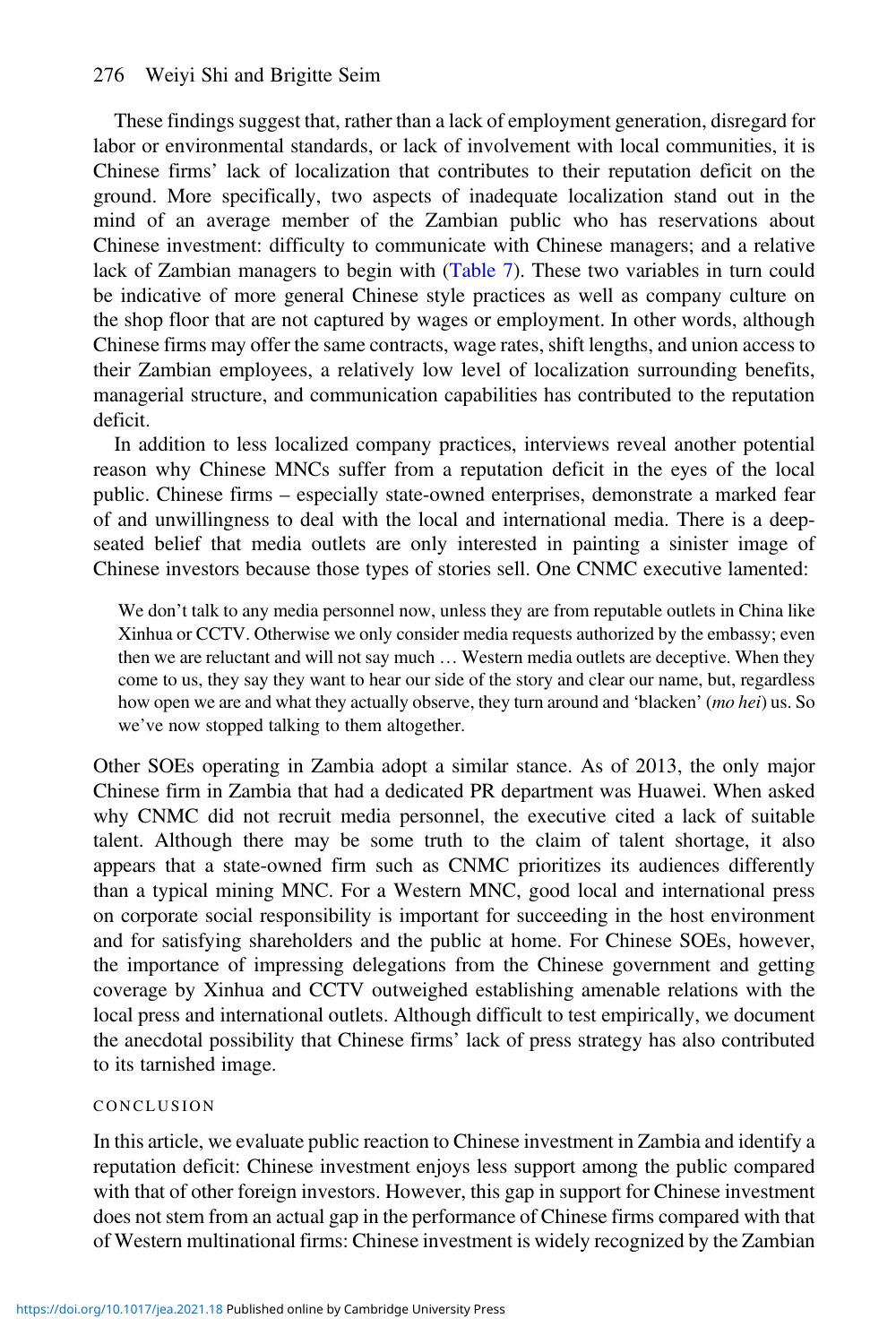public as a top contributor to Zambia's employment; this contribution remained stable even during the trough of the financial crisis; and Chinese firms in the formal sector exhibit labor and environmental practices generally comparable to those of Western firms. Instead, Chinese firms' lack of localization accounts in part for the deficit in public support for Chinese investment.

However, our study does not address why Chinese firms are less localized or examine the extent to which inadequate localization is a common phenomenon across China's multinational firms. These are questions worthy of further research. In the 1970s and 1980s, rapidly globalizing Japanese firms were also observed to practice a lower level of localization compared with their Western counterparts. This disparity was in part attributable to the belief that Japanese management itself was the core competence that gave firms the competitive edge. Chinese managers we interviewed in Zambia offered a similar line of reasoning. In addition to executives at CNMC, another manager we interviewed at a Chinese construction company also noted that the Chinese workforce is considered an important source of productivity.

Nor does our study evaluate the extent to which inadequate localization accounts for the public backlash suffered by Chinese investment outside Zambia. Readers should be cautious about extrapolating our findings about Zambia to other economies where Chinese investors operate. The next article in this volume by Wong, for example, highlights a wholly different mechanism through which China's economic statecraft may elicit public backlash by delving into the case of Australia.

Finally, it should be noted that both the factual and perceptions data presented in this article were from 2013, just before Xi Jinping officially launched China's BRI. These records highlight the significant continuity—and to some extent the surprising endurance—of China's outward investment model from the Go Out phase under Hu Jintao to BRI under Xi Jinping. The state-directed model did not begin with the BRI; the backlash against it also did not begin with the BRI. Today Chinese firms continue to struggle with issues related to localization and corporate practices, not only in developing economies but in developed economies as well, as illustrated by the popular documentary American Factory.

This persistence invites questions about how adaptable China's investment model really is to local feedback and host country reactions. In this issue, Ye outlines a system in which Chinese policymakers show awareness of negative reactions and take steps to mitigate such reactions by depoliticizing rhetoric about the BRI and increasing educational exchanges. More specifically on the issue of workforce localization, the government has called for exporting China's vocational education with the goal of training a skilled local labor force that understands Chinese technical standards and possesses a command of the Chinese language. On the ground, however, it remains to be seen whether such policy initiatives can increase the level of managerial localization at Chinese firms, and whether that can reduce public backlash, given that the proposed training programs are China-centric. They are designed primarily to lower operative costs for Chinese conglomerates and focus more on training workers than managers.

Inadequate localization may not be a direct outcome of China's state-directed investment model, nor is it a unique challenge facing Chinese companies. However, the state can easily shape economic actors' incentives to address the challenge they encounter on the ground. When it comes to specific corporate practices, what motivates a typical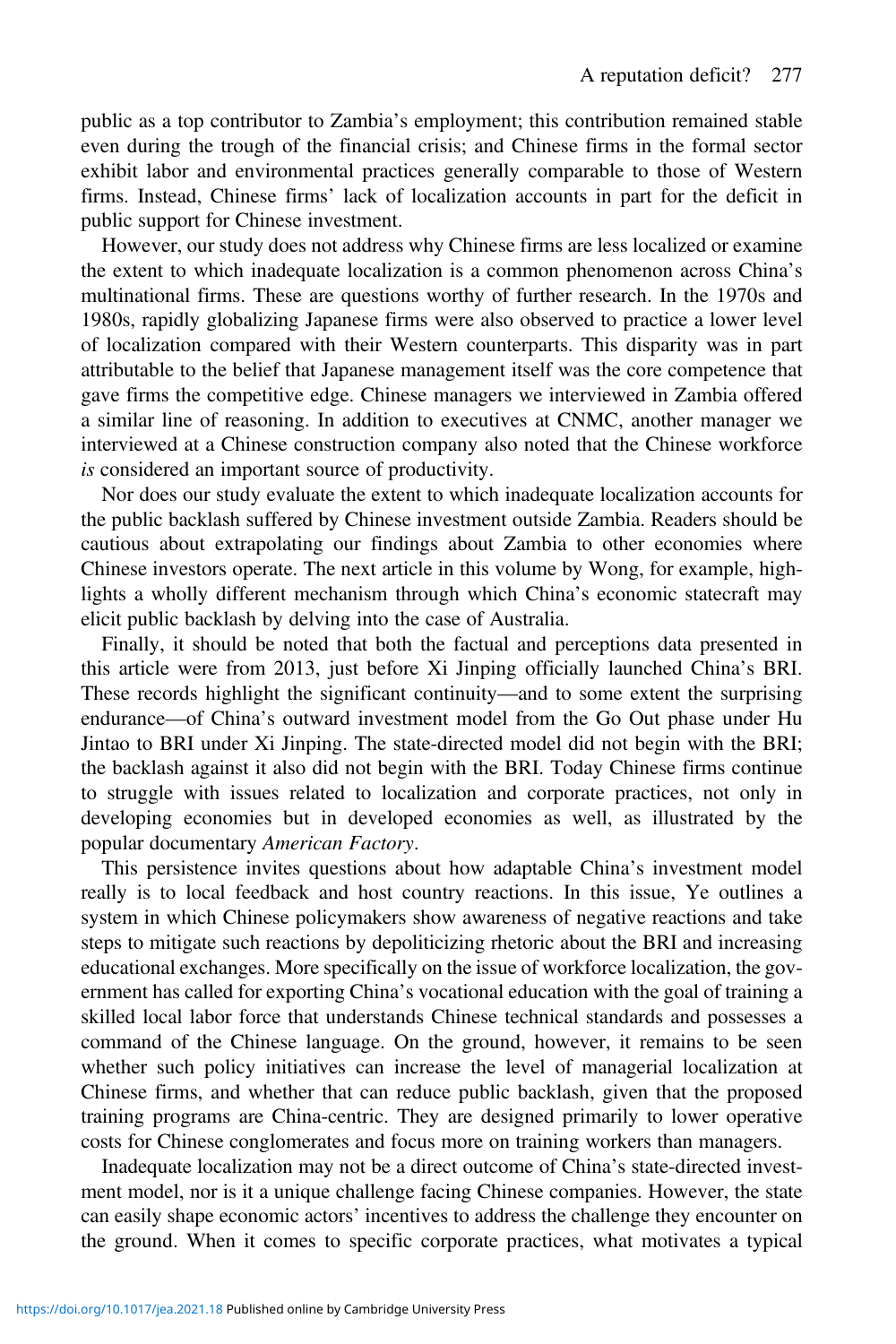# <span id="page-19-0"></span>278 Weiyi Shi and Brigitte Seim

multinational firm's change of behavior is when public reaction translates into a threat to profits. For Chinese firms and SOEs in particular, commercial incentives are embedded within a larger system where the Chinese government's policy directives and financial backstopping can have an outsized impact on a firm's bottom line, both at home and abroad. Chinese firms' ability to "self-correct" in response to ground-level feedback will therefore likely remain limited as long as they continue to look to the Chinese state as their ultimate principal and to export a China-centric modus operandi overseas.

Weiyi Shi (corresponding author, [w3shi@ucsd.edu\)](mailto:w3shi@ucsd.edu) is an assistant professor of political science at the School of Global Policy & Strategy at the University of California, San Diego. Her research focuses on the political economy of China's outward direct investment, China's rise, and state–business relations in China. She received her PhD from the University of California, San Diego in 2015.

Brigitte Seim ([seimbri@gmail.com](mailto:seimbri@gmail.com)) is an assistant professor of public policy at the University of North Carolina, Chapel Hill. Her research examines government accountability and citizen political participation in developing countries, with a particular focus on sub-Saharan Africa. She received her PhD from the University of California, San Diego in 2015.

#### ACKNOWLEDGMENTS

The authors thank Ronald Kaunda for excellent research management in Zambia.

#### CONFLICT OF INTEREST

The authors declare no conflicts of interest.

#### NOTES

1. Concerns about the impact of Chinese investment are varied. Bader ([2015\)](#page-21-0), for example, focuses on political impact and finds that China's economic cooperation increases authoritarian persistence, but only among party-based regimes. African Development Bank ([2012\)](#page-20-0) focuses on economic impact and particularly job creation.

2. Commercial copper mining in Zambia began during the colonial era in the 1900s, operated by the Rhodesia Selection Trust and Anglo-American Corporation (AAC). Today, Zambia's copper mines are operated almost solely by foreign investors from India, Canada, Switzerland, China, and South Africa. China's investment in Zambia's copper sector is channeled through China Nonferrous Metal Mining Group (CNMC), a centrally owned corporation under the direct administration of the state council. CNMC's foray into Zambia began with the acquisition of the NFCA Mining Company in 1998 and expanded to include Luangshya Mining (acquired in 2009) and the Chambishi Copper Smelter. CNMC also took the lead in negotiating concessions for and establishing the Chambishi Multi-Facility Economic Zone (MFEZ), where the smelter is located.

3. For a notable exception, see Zhang and Yao [\(2018](#page-22-0)), where the authors survey public opinion about Chinese investment in Myanmar.

4. See, for example, the study by Sautman and Hairong ([2009](#page-21-0)).

5. After a brief trough during the global financial crisis in 2008, capital inflow rebounded quickly and again set new highs. FDI inflows averaged \$651 million for the period 2002 to 2009, with a peak in 2007 at \$1.3 billion. In 2014, Zambia attracted \$2.4 billion in FDI, compared with \$1.8 billion in 2013. Foreign firms contributed to the majority of investments. Investment pledges continue to rise, with total investment pledges by ZDA-licensed companies for 2008 reaching \$10.4 billion, 95 per cent of which is FDI (UNCTAD [2011\)](#page-22-0).

6. The creation of the Zambia Development Authority in 2006 paved the way for a centralized and rationalized management of investment facilitation and promotion functions. It also provided for a generous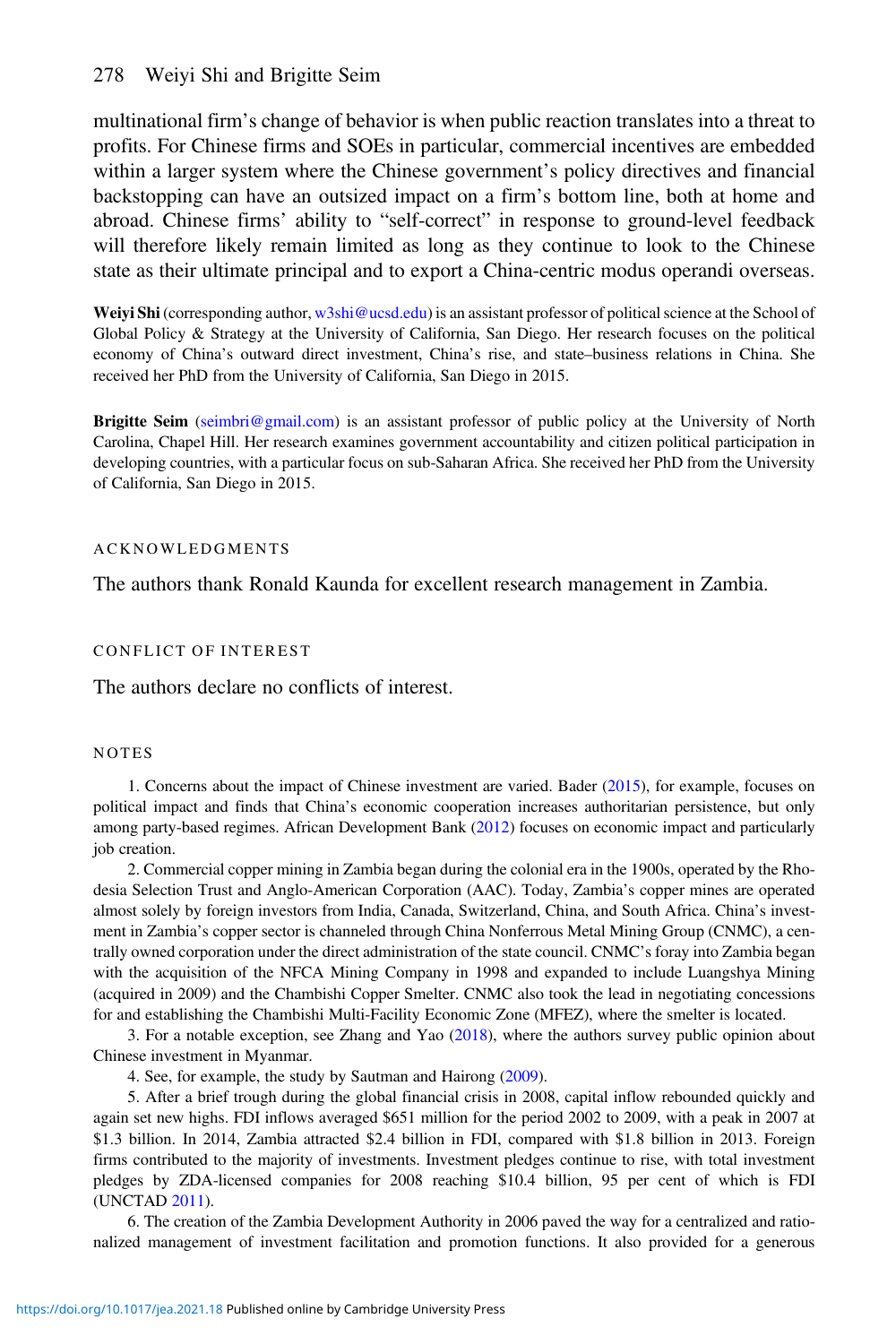<span id="page-20-0"></span>incentive scheme for investors and endorsed the development of multi-facility economic zones (MFEZ). The first MFEZ, the Chambishi multi-facility economic zones located in the Copperbelt region, was established by the China Nonferrous Metals Corporation. The ZDA board screens all investments for which incentives are requested and typically makes its decision within 30 days. The reviews appear routine and non-discriminatory, and applicants have the right to appeal the investment board decisions. The ZDA board comrpises 16 members, including representatives from various government and private sector stakeholders (UNCTAD [2011](#page-22-0)).

7. Canada owns First Quantum, one of the largest mining firms in Zambia. The Copperbelt Energy Corporation is majority owned by the Zambia Energy Corporation (Ireland) Ltd.

8. It should be noted that employment per million dollars of investment is a crude measure. A high value indicates at least two possibilities: (1) The mode of production is labor intensive, which is why this value is on average much higher for manufacturing than for resource extraction, a capital intensive industry. When the value differs across establishments within the same industry, however, it suggests differing production technologies. If Chinese companies tend to adopt more labor-intensive production technologies compared with other foreign investors, we would expect that they would, on average, register a higher employment level given the same amount of investment. (2) Higher local employment generated could also indicate a higher degree of localization. This is, however, unlikely to be the case for Chinese investors. As we demonstrate later in this article, Chinese firms are less likely to hire local Zambians for managerial positions.

9. While the centrally owned China Non-ferrous Metal Corporation (CNMC) plays a key role in Zambia's mining industry, small, private firms constitute a Chinese presence in the Zambian manufacturing sector. Lower competitive pressure is a commonly cited reason for moving overseas among the Chinese manufacturers interviewed for this study.

10. ZCCM Investment Holding was the result of nationalizing foreign mines after Zambia's independence. The company was later privatized in the 1990s, with the government of Zambia remaining the majority shareholder.

11. CNMC's practice in Zambia is not unique. During the crisis, CNMC's zinc mining operations in Mongolia also made a similar pledge to "not stop production, not reduce production, not reduce sales, or incur loss." The pledge was also accomplished at least on paper (NFCA, [2010](#page-21-0)).

12. These losses then appear on paper only, making it possible for a company to maintain operations, despite the continued posting of losses.

13. Note that the presence of non-commercial policy goals is not inherently at odds with profit incentives held by the firm or commercial incentives harbored by various levels of the Chinese government. As Ye notes in this issue, China's capital export is governed by a tri-block system where commercial motives are an important driver. When CNMC's takeover of Luanshya does not benefit CNMC's bottom line, CNMC can have the Chinese state bankroll the acquisition in the name of increasing resource security and promoting friendly relations with Zambia. When the value of the assets recover, however, much of CNMC's commercial gain will be retained within the firm. The mismatch between the risks and returns borne by firms encourages Chinese firms to leverage state goals to seek profits (Shi [2015\)](#page-21-0).

14. At the end of 2012, barely more than 15 percent of the Zambian population was in formal employment (Zambia Ministry of Gender [2015\)](#page-22-0).

15. The lead author of the HRW report, Matt Wells, shares with Bräutigam that CNMC's labor and safety practices are indeed worse because many of the workers interviewed for the report had been recently laid off from other mines due to the global financial crisis. They are in the best position to make a direct comparison.

16. Mopani Copper Mines took over the Mufulira smelter in 2000. Until recently it had been releasing 100 percent of its untreated sulphur dioxide emissions into the atmosphere. In March 2012, the smelter was shut down for pollution violations, only to open a month later based on "an amicable resolution" of the situation among stakeholders (Reuters [2012\)](#page-21-0). In 2014, Mopani completed upgrading the smelter, which now reportedly captures 97 percent of the emissions in compliance with rules set by the World Health Organization (Mumba [2014\)](#page-21-0).

# **REFERENCES**

African Development Bank. 2012. "Chinese Investments and Employment Creation in Algeria and Egypt." Abidjan: African Development Bank.

Alden, Chris, and Cristina Alves. 2008. "History & Identity in the Construction of China's Africa Policy." Review of African Political Economy 35 (115): 43–58.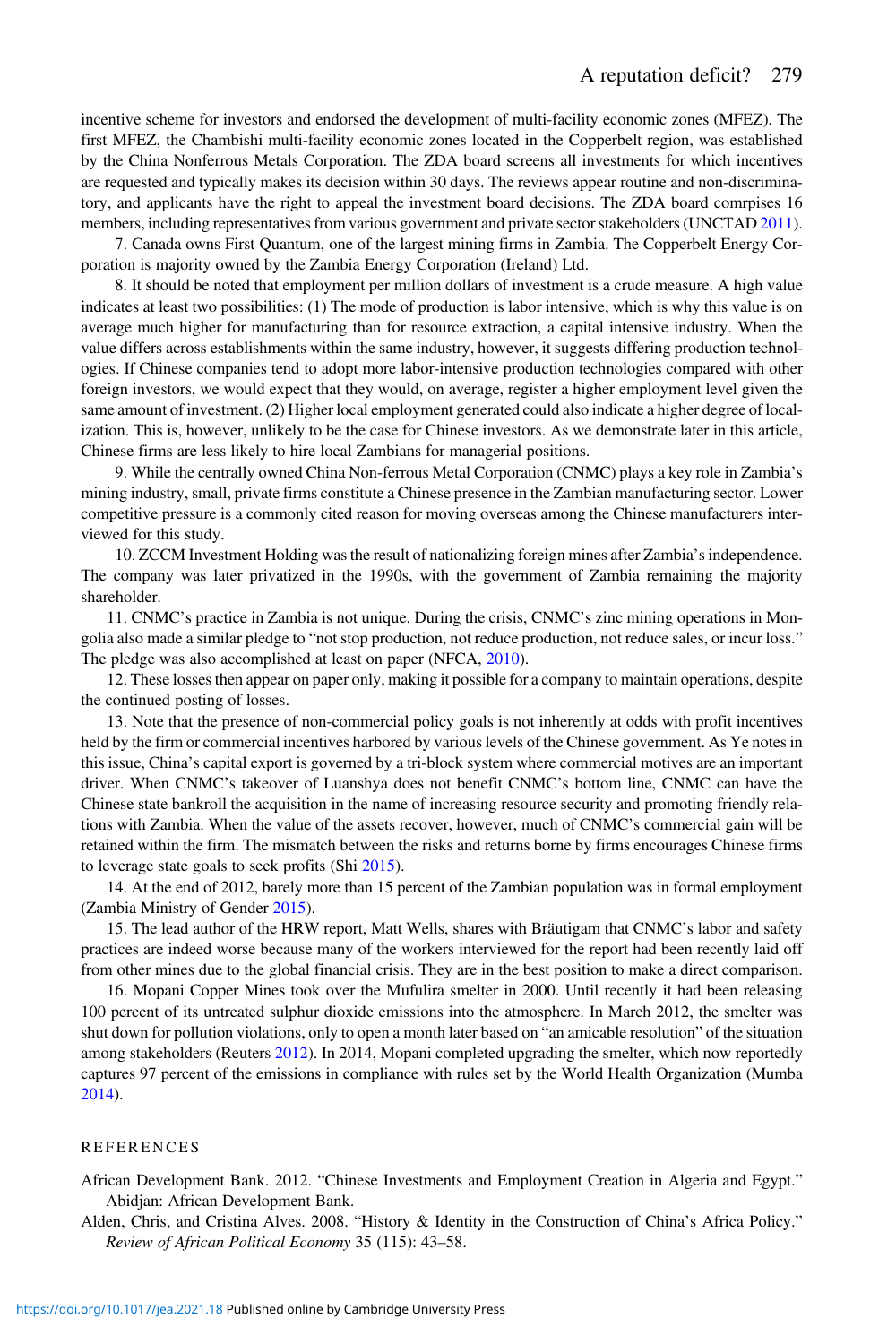# <span id="page-21-0"></span>280 Weiyi Shi and Brigitte Seim

- Baah, Anthony Yaw, and Herbert Jauch. 2009. "Chinese Investments in Africa." In Chinese Investments in Africa: A Labour Perspective, edited by Anthony Yaw Baah, and Herbert Jauch, 35–84. Accra: African Labour Research Network.
- Bader, Julia. 2015. "Propping Up Dictators? Economic Cooperation from China and its Impact on Authoritarian Persistence in Party and Non-Party Regimes." European Journal of Political Research 54 (4): 655–672.
- Bariyo, Nicholas. 2014. "Zambia Allows Chinese Copper Mining Firm to Restart." The Wall Street Journal, January 23. [www.wsj.com/articles/SB10001424052702304632204579338002322576602.](https://www.wsj.com/articles/SB10001424052702304632204579338002322576602)
- -. 2015. "Zambia Reopens Chinese Owned Collum Coal Mine." The Wall Street Journal, April 17. [www.](https://www.wsj.com/articles/BL-265B-1802) [wsj.com/articles/BL-265B-1802](https://www.wsj.com/articles/BL-265B-1802).
- Bräutigam, Deborah. 2008. "'Flying Geese' or 'Hidden Dragon': Chinese Business and African Industrial Development." In China Returns to Africa: A Rising Power and a Continent Embrace, edited by Chris Alden, Daniel Large, and Ricardo Soares de Oliveira, 51–68. London: Hurst.
- 2011. "Human Rights Watch Report on Chinese-Owned Mines in Zambia." China in Africa: Real Story, November. [www.chinaafricarealstory.com/2011/11/human-rights-watch-report-on-chinese.html](https://www.chinaafricarealstory.com/2011/11/human-rights-watch-report-on-chinese.html).
- Bräutigam, Deborah A., and Tang Xiaoyang, 2009. "China's Engagement in African Agriculture: 'Down to the Countryside.'" The China Quarterly 199 (3): 686–706.
- China Council for International Cooperation on Environment and Development (CCICED). 2011. "Investment, Trade and Environment: A Report by the CCICED Taskforce on Investment, Trade and Environment." CCICED 2011 Annual General Meeting.
- Cissé, Daouda. 2012. "Chinese Telecom Companies Foray into Africa." African East Asian Affairs 69: 16–23.
- Green, Duncan. 2009. A Copper-Bottomed Crisis? The Impact of the Global Economic Meltdown on Zambia. London: Oxfam International.
- Huang, Meibo, and Ren Peigiang. 2013. A Study of the Employment Effect of Chinese Investment in South Africa. Stellenbosch: Centre for Chinese Studies, Stellenbosch University.
- Human Rights Watch (HRW). 2011. "'You'll Be Fired if You Refuse': Labor Abuses in Zambia's Chinese State-Owned Copper Mines." Human Rights Watch, November 3.
- Kaplan, Stephen. 2015. "Why China is Investing \$250 Billion in Latin America." The Washington Post, February 4. [www.washingtonpost.com/news/monkey-cage/wp/2015/02/04/why-china-is-investing-250](https://www.washingtonpost.com/news/monkey-cage/wp/2015/02/04/why-china-is-investing-250-billion-in-latin-america/) [billion-in-latin-america](https://www.washingtonpost.com/news/monkey-cage/wp/2015/02/04/why-china-is-investing-250-billion-in-latin-america/).
- Kubny, Julia, and Hinrich Voss. 2010. The Impact of Chinese Outward Investment: Evidence from Cambodia and Vietnam. Bonn: German Development Institute.
- Li, Xiaojun, Yingqiu Kuang, and Linting Zhang. 2019. "Misperceptions of Chinese Investments in Canada and Their Correction: Evidence from a Survey Experiment." Canadian Journal of Political Science/Revue canadienne de science politique 52 (2): 285–302.
- Lusaka Times. 2013. "ZEMA Orders Chambishi Copper Smelter Plant Shut Down for Polluting the Environment." Lusaka Times, February 14. [www.lusakatimes.com/2013/02/14/zema-orders-chambishi-copper](https://www.lusakatimes.com/2013/02/14/zema-orders-chambishi-copper-smelter-plant-shut-down-for-polluting-the-environment)[smelter-plant-shut-down-for-polluting-the-environment](https://www.lusakatimes.com/2013/02/14/zema-orders-chambishi-copper-smelter-plant-shut-down-for-polluting-the-environment).
- Ministry of Commerce (MOFCOM). 2009. "Zhongguo Youze Kuangye Jituan Shougou Zanbiya Luanxia Tongkuang" (China Non-Ferrous Metal Acquires Luanshya Mine in Zambia). [http://zm.mofcom.gov.cn/](http://zm.mofcom.gov.cn/article/jmxw/200906/20090606327332.shtml) [article/jmxw/200906/20090606327332.shtml](http://zm.mofcom.gov.cn/article/jmxw/200906/20090606327332.shtml).
- Mumba, Evans. 2014. "Mopani Copper Mine Smelter Upgrade Completed Ahead of Schedule." Zambian Mining Magazine, June 12. [www.miningnewszambia.com/mopani-copper-mine-smelter-upgrade](https://www.miningnewszambia.com/mopani-copper-mine-smelter-upgrade-completed-ahead-of-schedule)[completed-ahead-of-schedule](https://www.miningnewszambia.com/mopani-copper-mine-smelter-upgrade-completed-ahead-of-schedule).
- NFC Africa Mining (NFCA). 2010. "Zhangkeli Dongshizhang Baihui Zhongguo Menggu Dashiguan Linshidaibai" (Vice-Director Keli Zhang Meets with Chinese Interim Consul to Mongolia), August 30. [www.](https://www.NFCA.com.cn/templates/t_new_list/index.aspx?nodeid=13&page=contentpage&contentid=920) [NFCA.com.cn/templates/t\\_new\\_list/index.aspx?nodeid=13&page=contentpage&contentid=920](https://www.NFCA.com.cn/templates/t_new_list/index.aspx?nodeid=13&page=contentpage&contentid=920).
- Reuters. 2012. "Glencore Restarts Output at Shut Zambia Plant," April 21. [www.reuters.com/article/2012/04/](https://www.reuters.com/article/2012/04/21/us-zambia-mining-idUSBRE83K0AS20120421) [21/us-zambia-mining-idUSBRE83K0AS20120421.](https://www.reuters.com/article/2012/04/21/us-zambia-mining-idUSBRE83K0AS20120421)
- Sautman, Barry, and Yan Hairong. 2009. "African Perspectives on China–Africa Links." The China Quarterly 199 (3): 728–759.
- Schiere, Richard, and Alex Rugamba. 2011. Chinese Infrastructure Investments and African Integration. Abidjan: African Development Bank.
- Shi, Weiyi. 2015. "The Political Economy of China's Outward Direct Investments." PhD diss. University of California San Diego.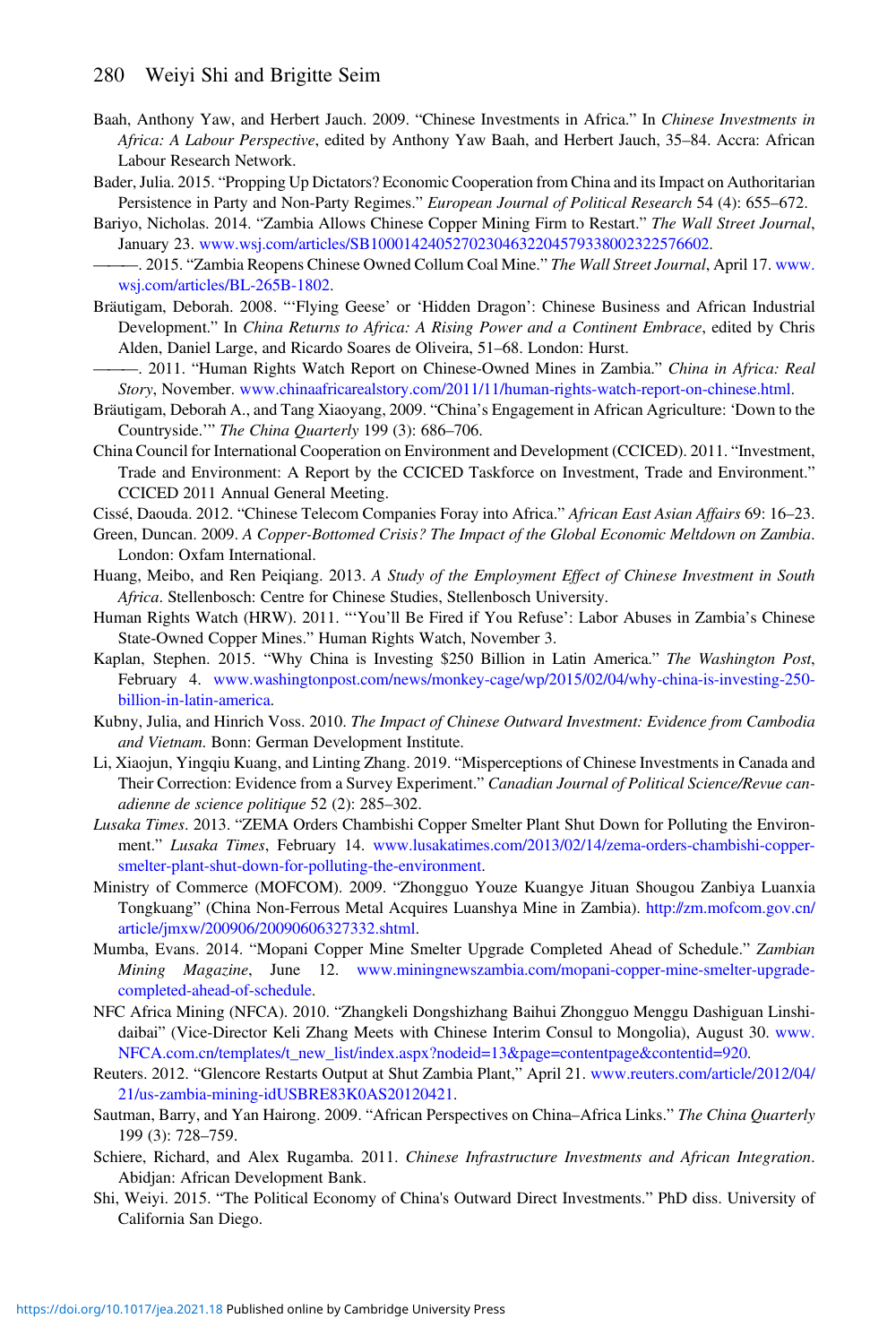- <span id="page-22-0"></span>United Nations Conference on Trade and Development (UNCTAD). 2011. An Investment Guide to Zambia: Opportunities and Conditions. New York: United Nations.
- Urban, Frauke, Johan Nordensvärd, Deepika Khatri, and Yu Wang. 2012. "An Analysis of China's Investment in the Hydropower Sector in the Greater Mekong Sub-Region." Environment, Development and Sustainability 15 (2): 301–324.
- van Dijk, Meine Pieter. 2009. "Introduction." In The New Presence of China in Africa, edited by Meine Pieter van Dijk, 141–156. Amsterdam: Amsterdam University Press.
- Van der Lugt, Sanne, Victoria Hamblin, Meryl Burgess, and Elizabeth Schickerling, 2011. "Assessing China's Role in Foreign Direct Investment in Southern Africa." Hong Kong and Stellenbosch: Oxfam and Centre for Chinese Studies, Stellenbosch University.
- Wang, Bijun, Rui Mao, and Qin Gou. 2014. "Overseas Impacts of China's Outward Direct Investment." Asian Economic Policy Review 9 (2): 227–249.
- Whalley, John, and Aaron Weisbrod. 2012. "The Contribution of Chinese FDI to Africa's Pre Crisis Growth Surge." Global Economy Journal 12 (4): 1–28.

Zambia Ministry of Gender. 2015. Gender Statistics, 2005–2014.

- Zhang, Youyi and Ying Yao. 2018. "Investment Coalitions and Public Support: A Survey Experimental Approach to Chinese Investment in Myanmar." Global Development Policy Center Working Paper 004, Global Development Policy Center, Boston, MA.
- Zhongguowang. 2010. "Zhongguo Youse Jituan: Weiji Zhong Bawo Jiyu Fazhan Zhong Buwang Zeren" (China Non-Ferrous Metal: Seize Opportunities in Crisis and Mind Responsibilities in Development). [http://news.china.com.cn/txt/2010-03/10/content\\_19576054\\_3.htm](http://news.china.com.cn/txt/2010-03/10/content_19576054_3.htm).

# APPENDIX: ZAMBIAN HOUSEHOLD SURVEY: SAMPLING AND SURVEY IMPLEMENTATION

Our study focused on the opinions and experiences of Zambians who had been exposed to industries and businesses involved in FDI, trade, and employing migrant workers. These Zambians principally reside in the Copperbelt, the hub of the mining industry, and in Lusaka, the hub of all other industries in Zambia. There are 370 wards in these two provinces with a total of 815,543 households.

To sample individuals in these provinces, we used a three-stage cluster sampling strategy. First, we randomly selected two constituencies in each province, the Copperbelt and Lusaka. Then we stratified on density of mining industry and randomly selected four wards. We divided the ward into square geographic units and randomly selected one square unit. Then, a team of two enumerators traveled to each unit and complete d15 surveys each over the course of one day. Via a random walk skip pattern, every seventh household within the unit was sampled, although households with only children present were not counted in this skip pattern. Only one adult was sampled per household or residential unit, including in polygamous housing groups, and the enumerators alternately asked for males to females at a rate of three to one. When more than one adult was present of the to-be-sampled gender, the adult who most recently had a birthday was selected. Enumerators were permitted to circle back to households if an adult of the to-be-sampled was meant to return shortly. They were also permitted to find the adult elsewhere, take them aside, then interview them in a private location. If the enumerators walked to the edge of the unit, they were permitted to spin a bottle and resume the random walk pattern in the direction of the open side of the bottle. The lead enumerator kept a map of the walk patterns and sampled households in each ward, which are available upon request. The starting points for the random walk in each unit were as follows: